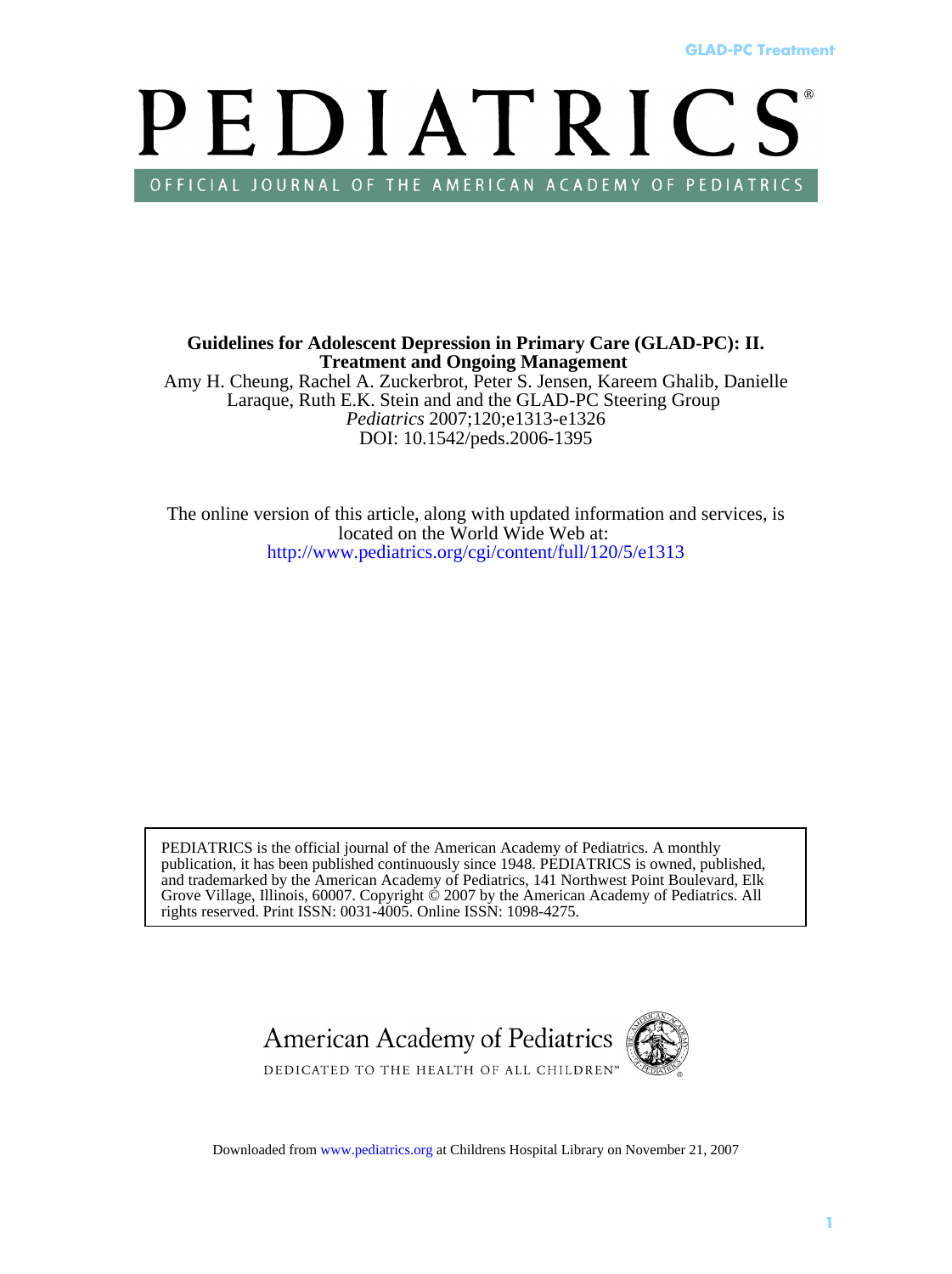# **Guidelines for Adolescent Depression in Primary Care (GLAD-PC): II. Treatment and Ongoing Management**

Amy H. Cheung, MDª, Rachel A. Zuckerbrot, MD<sup>ь</sup>, Peter S. Jensen, MD**¢, Kareem Ghalib, MD**ʰ, Danielle Laraque, MD<sup>d</sup>, Ruth E. K. Stein, MDª, and **the GLAD-PC Steering Group**

a Department of Psychiatry, University of Toronto, Toronto, Ontario, Canada; bDivision of Child Psychiatry, Department of Psychiatry, Columbia University/New York State Psychiatric Institute, New York, New York; <sup>c</sup>REACH Institute, Resource for Advancing Children's Health, New York; New York; <sup>d</sup>Department of Pediatrics, Mount Sinai School of Medicine, New York, New York; <sup>e</sup>Department of Pediatrics, Albert Einstein College of Medicine, New York, New York

Financial Disclosure: Dr Cheung is on the speakers' bureau of Eli Lilly; Dr Jensen has received several unrestricted educational grants from Eli Lilly, McNeil, and Janssen-Ortho, is a consultant for Shire-Richwood, UCB Pharma, McNeil, and Janssen-Ortho, and is on the speakers' bureau for UCB Pharma, McNeil, and Janssen-Ortho. The other authors have indicated they have no financial relationships relevant to this article to disclose.

Endorsements: The Canadian Paediatric Society, the Society for Adolescent Medicine, the Canadian Association for Adolescent Health, the National Association for Pediatric Nurse Practitioners, the Society for Developmental and Behavioral Pediatrics, the American Academy of Child and Adolescent Psychiatry, the Canadian Academy of Child Psychiatry, the Canadian Psychiatric Association, the College of Family Medicine of Canada, the National Alliance on Mental Illness, the Mental Health Association of New York City, the National Mental Health Association (now known as Mental Health America), the Depression and Bipolar Support Alliance, and the Federation of Families for Children's Mental Health have endorsed these guidelines. Endorsements from the American Academy of Pediatrics and the Canadian Psychological Association are pending. The American Academy of Family Physicians, the American Medical Association, and the American Psychological Association have been involved in the development of the guidelines but do not endorse external guidelines.

### **ABSTRACT**

OBJECTIVES. To develop clinical practice guidelines to assist primary care clinicians in the management of adolescent depression. This second part of the guidelines addresses treatment and ongoing management of adolescent depression in the primary care setting.

METHODS. Using a combination of evidence- and consensus-based methodologies, guidelines were developed in 5 phases as informed by (1) current scientific evidence (published and unpublished), (2) a series of focus groups, (3) a formal survey, (4) an expert consensus workshop, and (5) revision and iteration among members of the steering committee.

RESULTS. These guidelines are targeted for youth aged 10 to 21 years and offer recommendations for the management of adolescent depression in primary care, including (1) active monitoring of mildly depressed youth, (2) details for the specific application of evidence-based medication and psychotherapeutic approaches in cases of moderate-to-severe depression, (3) careful monitoring of adverse effects, (4) consultation and coordination of care with mental health specialists, (5) ongoing tracking of outcomes, and (6) specific steps to be taken in instances of partial or no improvement after an initial treatment has begun. The strength of each recommendation and its evidence base are summarized.

CONCLUSIONS. These guidelines cannot replace clinical judgment, and they should not be the sole source of guidance for adolescent depression management. Nonetheless, the guidelines may assist primary care clinicians in the management of depressed adolescents in an era of great clinical need and a shortage of mental health specialists. Additional research concerning the management of youth with depression in primary care is needed, including the usability, feasibility, and sustainability of guidelines and determination of the extent to which the guidelines actually improve outcomes of youth with depression.

www.pediatrics.org/cgi/doi/10.1542/ peds.2006-1395 doi:10.1542/peds.2006-1395

### **Key Words**

adolescents, depression, primary care, guidelines

### **Abbreviations**

PC—primary care MDD—major depressive disorder AACAP—American Academy of Child and Adolescent Psychiatry PCP—primary care provider GLAD-PC—Guidelines for Adolescent Depression in Primary Care FDA—Food and Drug Administration RCT—randomized, controlled trial CES-DC—Center for Epidemiological Studies Depression Scale for Children MAOI—monoamine oxidase inhibitor CBT— cognitive behavioral therapy SSRI—selective serotonin reuptake inhibitor IPT—interpersonal psychotherapy **GLAD-PC Treatment**<br> **F**<br> **S**<br> **Ruth E. K. Stein, MDe, and<br>
blia University/New York State<br>
the frediatrics, Mount Sinai<br>
ho, is a consultant for Shire-Richwood,<br>
rich as a consultant for Shire-Richwood,<br>
rich association,** 

CI— confidence interval

Accepted for publication Apr 16, 2007

Address correspondence to Amy H. Cheung, MD, University of Toronto, Department of Psychiatry, 33 Russell St, 3rd Floor Tower, Toronto, Ontario, Canada M5S 2S1. E-mail: amycheung@camh.net

PEDIATRICS (ISSN Numbers: Print, 0031-4005; Online, 1098-4275). Copyright © 2007 by the American Academy of Pediatrics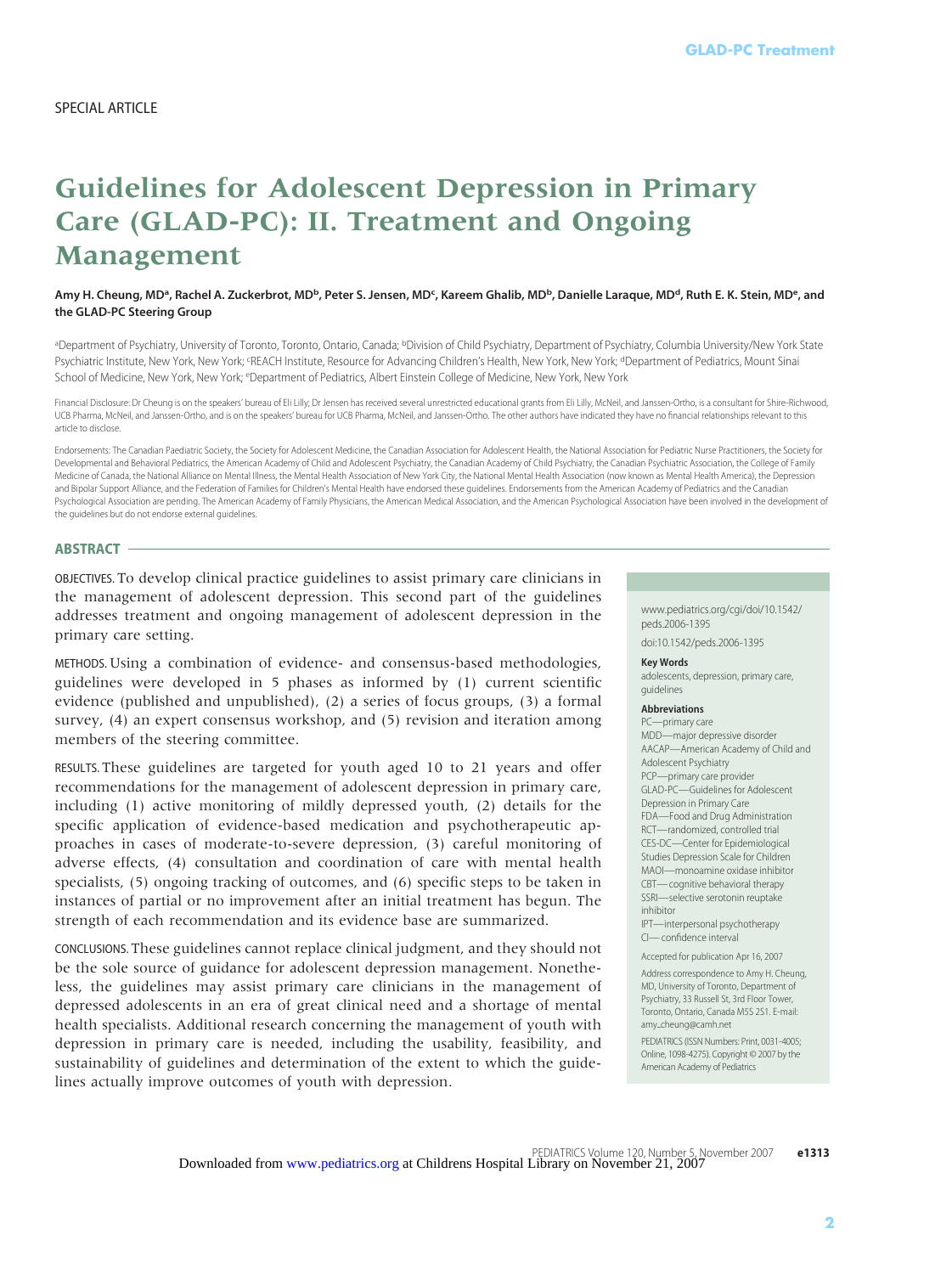STUDIES HAVE SHOWN that up to 9% of teenagers meet<br>criteria for depression at any one time, with as many as 1 in 5 teens having a history of depression at some point during adolescence.<sup>1–5</sup> In primary care (PC) settings, point prevalence rates are likely higher, with rates up to 28%.<sup>6-10</sup> Taken together, epidemiologic and PCspecific studies have suggested that despite relatively high rates, major depressive disorder (MDD) in youth is underidentified and undertreated in PC settings.<sup>11</sup>

Because of barriers to adolescents receiving specialty mental health services, only a small percentage of depressed adolescents are treated by mental health professionals.12 As a result, PC settings have become the de facto mental health clinics for this population, although most PC clinicians feel inadequately trained, supported, or reimbursed for the management of this disorder.13–18 Although MDD management guidelines have been developed for specialty care settings (eg, see the American Academy of Child and Adolescent Psychiatry [AACAP] practice parameters<sup>19</sup>) or for related problems such as suicidal ideation or attempts,<sup>20</sup> it is clear that significant practice and clinician differences exist between the primary and specialty care settings that do not allow a simple transfer of guidelines from one setting to another.

Recognizing this gap in clinical guidance for PC providers (PCPs), a group of researchers from the United States and Canada established the Guidelines for Adolescent Depression in Primary Care (GLAD-PC), a North American collaborative, to develop guidelines for the management of adolescent depression in the PC setting. The development process of GLAD-PC is described in detail in our companion report.21 This article describes the recommendations regarding treatment, ongoing management, and follow-up along with the supporting empirical evidence for those recommendations. Our companion article provides the corresponding evidence and resulting recommendations for depression identification, assessment and diagnosis, and initial management before the formal onset of specific treatments.<sup>21</sup>

### **METHODS**

A full description of the methodology used for the development of GLAD-PC is included in our companion article.21 In brief, the expert collaborative used a mix of qualitative (focus groups, expert consensus) and quantitative (survey, literature reviews) methods to inform the development of GLAD-PC. In view of space limitations, only the results of the literature reviews regarding available evidence pertaining to treatment, ongoing management, and follow-up procedures are presented in this article.

### **Literature Reviews**

The literature-review approach used for all of the reviews was as follows. First, the GLAD-PC team identified the existence of high-quality, previously published, systematic evidence-based reviews that met the following criteria: (1) explicit definition of search terms and years covered; (2) exhaustive search of Medline; (3) reading of abstracts to determine relevance, followed by review of entire articles from relevant abstracts; (4) restriction to English-language journals only; (5) restriction to empirical articles; and (6) identification of any otherwise omitted citations from the reference sections from key reviews. In areas where there were no carefully executed and well-described systematic literature reviews had been recently conducted (ie, Food and Drug Administration [FDA], Cochrane), the GLAD-PC team conducted a systematic review for primary studies for each area by using Medline (from inception to 2004/2005 based on the 5 criteria described above. **GLAD-PC Treatment**<br>previously published, <br>ws that met the follow<br>of search terms and yo<br>of search terms and yo<br>of Medline; (3) readin<br>acc. followed by review<br>abstracts; (4) restriction<br>points of any otherwise on<br>comparis

Three literature reviews were conducted for the GLAD-PC recommendations presented in this article: (1) nonspecific psychosocial interventions in pediatric PC,<sup>22</sup> (2) antidepressant treatment, $23$  and (3) the use of psychotherapy. For the first review, Stein et  $al^{22}$  searched the literature (Medline, PsycINFO, and the Cochrane database) for articles that examined evidence for psychosocial interventions delivered in the PC setting. The reference lists of all relevant articles were searched for additional studies. In addition, experts in the field were consulted to identify additional studies. Given the paucity of randomized, controlled trials (RCTs) identified earlier in a review by Bower et al<sup>24</sup> in 2001, studies with simple before-and-after comparisons were also included.

In the second review, we examined the efficacy and safety of antidepressant medications in the pediatric population (aged 7–18). The studies were identified in 2 stages. Given the thorough reanalyses of safety data on both published and unpublished clinical trials completed by the FDA, all RCTs included in the FDA safety report were reviewed.25 Second, to ensure that additional studies not reported to the FDA were not missed, Medline and PsycINFO were searched. For a full description of the review, please refer to the published review.23

In the final review, we searched the literature for depression trials that examined the efficacy of psychotherapy. The search included all forms of psychotherapy including both individual and group-based therapies. We not only identified individual studies but also highquality systematic reviews given the extensive empirical literature in this area. Additional details on each of these searches, including search terms, number of abstracts selected, etc, are available from the authors on request.

### **Expert Consensus**

Expert consensus was reached through 2 stages. First, expert participants completed a survey regarding adolescent depression management. Subsequently, the expert participants then met in a 2-day workshop to review the survey results to reach consensus on key issues regard-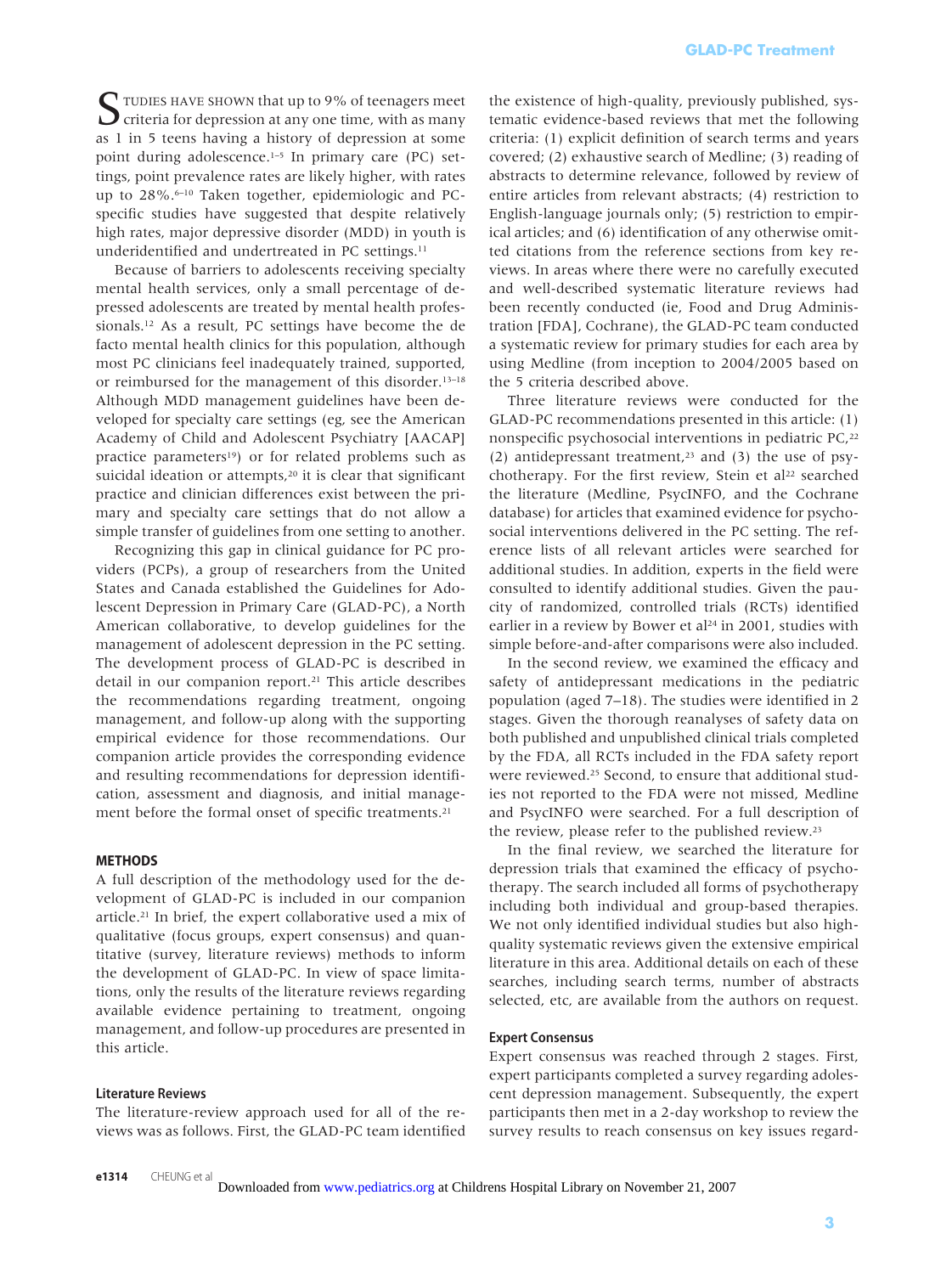ing identification and treatment of adolescent depression in PC. Overall, the guidelines only included recommendations that the experts agreed are highly appropriate and "first-line" practices.

### **RESULTS: LITERATURE REVIEWS**

### **Psychosocial Interventions in PC**

On behalf of the GLAD-PC team, Stein et al<sup>22</sup> reviewed the evidence for the efficacy of PC-delivered psychosocial interventions. The studies identified were divided into 2 categories of evidence: direct and indirect. Direct evidence included data from studies that evaluated interventions specific for adolescent depression, and indirect evidence included data from studies that examined PC interventions for adults with depression and PC interventions for other psychosocial problems in the pediatric population. Additional details about the review can be found in the Stein et al report.<sup>22</sup>

The literature review identified 4 articles that focused on depression interventions in the PC setting for adolescents,26–29 all of which showed positive outcomes for the PC-delivered interventions. Walker et al conducted an RCT to evaluate the effectiveness of a PC-delivered consultation intervention that involved teens from 8 general practices in Britain. Teens were invited to discuss their health concerns with PC nurses who provided individual consultations.22,26 The PC nurses also offered mental health referrals when appropriate. In those with high Center for Epidemiological Studies Depression Scale for Children (CES-DC) scores, those who were randomly assigned to PC nurse consultation had lower CES-DC scores on follow-up than adolescents with high CES-DC scores who were not randomly assigned to the consultation. The results suggest that PC-delivered intervention may be helpful in reducing depressive symptomology as measured by the CES-DC.

Stein et al<sup>22</sup> also identified 6 additional studies that focused on PC counseling, 4 that focused on improved patient outcomes for adult depression, and 2 that focused on improved parent-child relationships in postpartum depression. The adult depression in PC literature has shown that psychosocial support by a physician, nurse, or other staff, in the context of 15-minute problem-solving therapy, improves outcomes in depressed adults.30–32

With the pediatric PC literature, findings revealed that authors of previous studies have attempted to train pediatricians in various types of counseling such as anticipatory guidance or preventive counseling in a number of disorder areas. Before the Stein et al review,<sup>22</sup> the most recently published systematic review on the impact of psychosocial interventions in pediatric PC was conducted by Bower et al.<sup>24</sup> These investigators reviewed 25 studies in pediatric PC that demonstrated tremendous variability in the problems treated, clinician interven-

tions, and outcomes studied.<sup>24</sup> As noted by Stein et al,<sup>22</sup> most studies did not compare the intervention group to a control group, and those that were RCTs did not provide enough information to judge the design. Thus, one must be cautious in stating that the "innovative" PC interventions were superior to usual care, although some positive effects were found. However, as shown in a review by Bass et al,<sup>33</sup> 18 studies have demonstrated positive effects of injury-prevention counseling in pediatric PC, and Stein et al<sup>22</sup> reviewed additional studies that suggested that modest educational counseling performed by pediatric PC staff can be useful.

### **Antidepressant Treatment**

The treatment review for antidepressant safety and efficacy included RCTs of antidepressants in youth under the age of 19 with depression. This review has also been published elsewhere.<sup>23</sup> This GLAD-PC-initiated review identified 8 peer-reviewed articles in this area, including 4 trials with fluoxetine,34–37 1 with sertraline,38 1 with citalopram,<sup>38</sup> 1 with paroxetine,<sup>39</sup> and 1 with venlafaxine.40 Older antidepressants (ie, monoamine oxidase inhibitors [MAOIs], tricyclic antidepressants) were not included in our review because the current controversy and the recent FDA review only involved newer classes of antidepressants and because of the known lack of efficacy (ie, tricyclic antidepressants) and clinical trials data (ie, MAOIs) for other classes of older antidepressants.40 Finally, because of the continuing controversy around the disclosure of unpublished clinical research data, unpublished studies included in the FDA review were also reviewed. There were no completed yet unpublished studies identified that were excluded in the FDA analyses. For additional details regarding this review, see the Cheung et al report.23 **GLAD-PC Treatment**<br>As noted by Stein et the intervention group at were RCTs did not p dydge the design. Thus, that the "innovative" to usual care, althou to the different of the different of the step of the different of

Overall, both individual clinical trial evidence and evidence from systematic reviews support the use of antidepressants in adolescents with MDD. Bridge et al<sup>41</sup> conducted a meta-analysis of the clinical trials data and calculated the numbers needed to treated and numbers needed to harm. They concluded that 6 times more teens would benefit from treatment with antidepressants than would be harmed.41 In reviewing the individual studies, the percentage of subjects who responded to antidepressants ranged from 47% to 69% and 33% to 57% for those on placebo (see Table 1). The majority of these studies found a significant difference between those on medication versus those on placebo. Overall, fluoxetine has had the largest number of studies with positive results, whereas paroxetine has had the largest number of studies with negative results.34–37,39,42,43 However, methodologic differences may have played a role in these differing results.23 The largest study, the Treatment for Adolescent Depression Study, involved subjects who were randomly assigned to receive placebo, cognitive behavioral therapy (CBT) alone, fluoxetine alone, or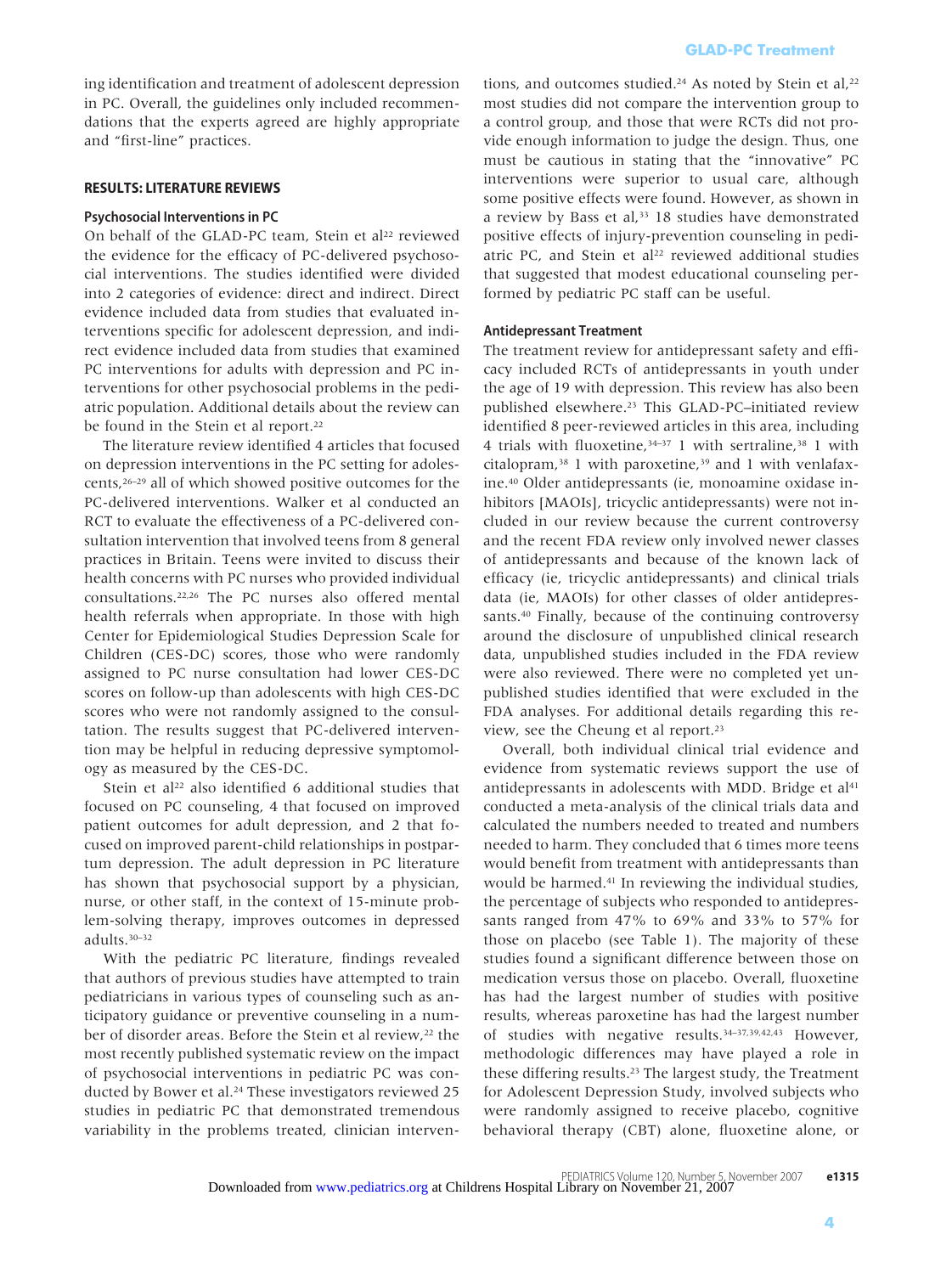### TABLE 1 **Response Rates in RCTs of Antidepressants Based on Clinical Global Impression**

| Medication                                                  | Drug,<br>$\%$ | Placebo,<br>$\frac{0}{0}$ |      |
|-------------------------------------------------------------|---------------|---------------------------|------|
| Fluoxetine (March et al <sup>36</sup> [2004]) <sup>a</sup>  | 56            | 33                        | .02  |
| Fluoxetine (Emslie et al <sup>89</sup> [1997])              | 52            | 36.8                      | .03  |
| Fluoxetine (Emslie et al <sup>62</sup> [2002])              | 61            | 35                        | .001 |
| Paroxetine (Keller et al <sup>39</sup> [2001]) <sup>b</sup> | 66            | 48                        | .02  |
| Paroxetine <sup>c</sup>                                     | 69            | 57.3                      | NS.  |
| Paroxetinec                                                 | 65            | 46                        | .005 |
| Citalopram (Wagner et al <sup>38</sup> [2004])              | 47            | 45                        | NS.  |
| Sertraline (Wagner et al <sup>90</sup> [2003])              | 63            | 53                        | .05  |
| Escitalopram (Wagner et al <sup>91</sup> [2007])            | 63            | 52                        | NS.  |

NS indicates not significant.

a Fluoxetine alone compared with placebo.

b Paroxetine compared with placebo.

c GlaxoSmithKline, unpublished data.

CBT with fluoxetine.36 Subjects assigned to receive CBT with fluoxetine or fluoxetine alone showed significantly greater improvement in their depressive symptoms compared with those who received placebo or were treated with CBT alone (also see "Cognitive Behavioral Therapy").

Finally, available evidence from several large RCTs<sup>23</sup> suggests that adverse effects do emerge in depressed youth who are treated with antidepressants. Adverse effects (ie, nausea, headaches, behavioral activation, etc) occur in up to 93% of the subjects treated with these medications and in up to 75% of those treated with placebo when subjects are asked about specific adverse effects. Therefore, routine monitoring of the development of adverse events is critical for depressed youth who are treated with antidepressants.

Authors of several recent studies have used population data to evaluate the risks versus benefits of prescribing antidepressants. Olfson et al<sup>44</sup> focused specifically on youth aged 10 to 19 years; their study revealed decreased suicide rates in geographic areas where the rates of newer antidepressant prescriptions are increasing. Gibbons et al<sup>45</sup> reported similar findings when they conducted a study of children aged 5 to 14. Several other studies have focused on general populations that included significant numbers of children and adolescents.46–49 Although one Australian study did identify a link between increased prescription rates of newer antidepressants and increased suicide rates in adolescents and young adults aged 15 to 24,46 other American and international studies have indicated an inverse relationship between rates of selective serotonin reuptake inhibitor (SSRI) prescriptions and rates of suicide in adolescent populations.48,49

Still other studies have used large databases to carry out naturalistic studies of possible associations between antidepressant use and suicidality.50–53 In the only 1 of these studies that focused exclusively on youth, Valuck et al50 conducted a propensity-adjusted retrospective cohort study to examine links between antidepressant treatment and suicide attempts in depressed adolescents (aged 12–18) by using a community sample of managed care enrollees. They found no increase in suicide rates with treatment with SSRIs, other antidepressants, or multiple antidepressants after a diagnosis of MDD, finding instead that treatment for at least 6 months reduced the likelihood of suicide attempts compared with treatment for less than 8 weeks.

### **Psychotherapy**

The final review conducted examined the efficacy of psychotherapy such as CBT, interpersonal psychotherapy (IPT), and nonspecific interventions such as counseling and support. Through our search, we were able to identify both individual studies and several high-quality meta-analyses/reviews that were recently conducted to examine the efficacy of psychotherapy in adolescent depression. A full description of the review is available from the authors on request.

### **Cognitive Behavioral Therapy**

In 1998, Reinecke et al<sup>54</sup> and Harrington et al<sup>55</sup> conducted reviews of CBT trials and found improved outcomes. In addition to the above-mentioned meta-analytical studies, several systematic narrative reviews of CBT studies have been conducted. The most recent and comprehensive of these reviews was conducted by Compton et al<sup>56</sup> and included 12 studies published between 1990 and 2002. Although some of these studies showed negative results, Compton et al conclude that, in sum, they provided solid evidence of the effectiveness of CBT conducted by trained therapists for mild-to-moderate depression.

The effectiveness of CBT for adolescents with moderate to moderately severe depression was evaluated recently in the multicenter Treatment for Adolescents With Depression Study, which randomly assigned 439 depressed 12- to 17-year-olds to treatment with CBT, fluoxetine, CBT plus fluoxetine, or placebo.<sup>36</sup> According to Clinical Global Impressions severity scores, the posttreatment response rate to 15 sessions of CBT over 12 weeks (43.2% [95% confidence interval [CI]: 34 –52]) was not significantly different  $(P = .40)$  from placebo  $(34.8\%$  [95% CI: 26-44]). The authors attributed this relatively low response rate, in part, to the fact that the study population suffered from more severe and chronic depression than participants in previous studies and to a high rate of psychiatric comorbidity in their study participants.36 Along with the fairly robust placebo-response rate, it is also possible that the nonspecific therapeutic aspects of this medication management could have successfully competed with the specific effects of the CBT intervention. As a consequence, one cannot and should not conclude that CBT was ineffective. **GLAD-PC Treatment5**

Although the Compton et  $al<sup>56</sup>$  review of studies pro-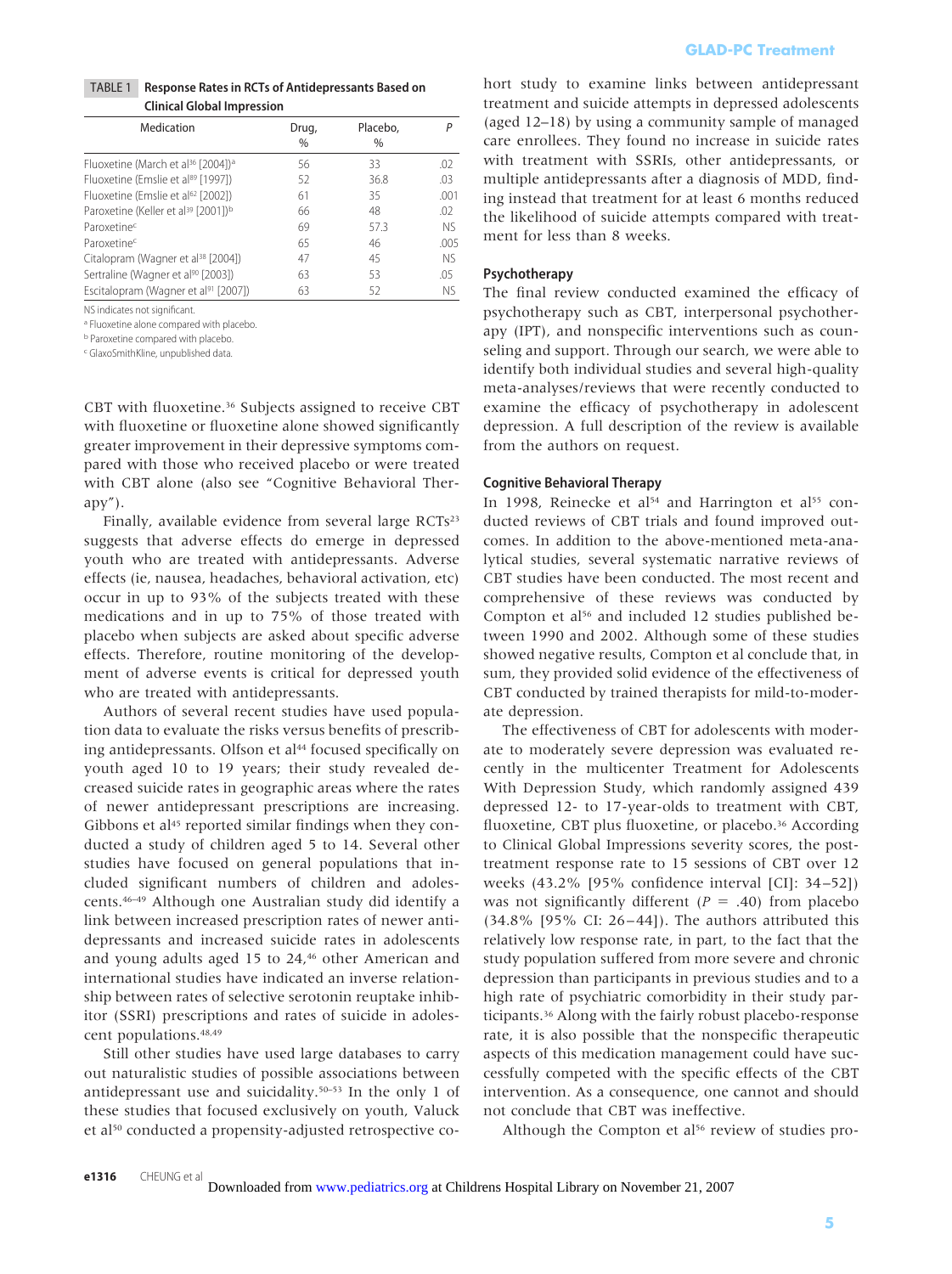vided evidence for the efficacy of CBT in specialty mental health clinics for adolescents with mild-to-moderate depression, more recent studies have helped determine the effectiveness of CBT in "real-world" situations. In 2003, Puskar et al<sup>57</sup> evaluated whether a group CBT intervention conducted in a high school by a masterslevel nurse could improve depressive symptoms among 89 rural students with Reynold's Adolescent Depression Screen scores of  $\geq$  60. The 46 students who completed 10 weekly CBT group sessions had significantly better mean depressive scores immediately after treatment and at 6 months than those  $(n = 43)$  who were randomly assigned to receive usual care. In contrast, Kerfoot et al<sup>58</sup> studied the impact of training social workers in CBT methods (versus treatment as usual) on 52 depressed youth. The study showed no differences in depression scores across the 2 interventions, which was partially attributed to high drop-out rates.<sup>58</sup>

In yet another study with more difficult adolescents, Rohde et al<sup>59</sup> recently assessed the effectiveness of CBT in treating adolescents with comorbid MDD and conduct disorder by recruiting 13- to 17-year-olds  $(N = 93)$ . After randomly assigning them to a CBT-based "Coping With Depression" course or a life skills tutoring control condition, 39% of the adolescents who "completed" the CBT course recovered compared with only 19% of the adolescents who participated in the life skills tutoring control group (odds ratio: 2.66; 95% CI: 1.03–6.85).

Finally, in the Youth Partners-in-Care study, Asarnow et al<sup>27</sup> evaluated the effectiveness of a quality improvement intervention that involved increasing access of PC clinicians and depressed youth to CBT and antidepressant medication. Participants ( $N = 418$ ) were randomly assigned to usual care "enhanced" by an education intervention or the quality improvement intervention.27 At the study's 6-month end point, subjects in the intervention group were significantly improved according to the study's 2 primary outcome variables as measured by the Center for Epidemiological Study Depression Scale. The intervention group had lower Center for Epidemiological Study Depression Scale scores and fewer youth scored in the severe range at the end of the study. Given the fact that the intervention and usual-care groups differed significantly only in their use of CBT (53% vs 36%, respectively; OR: 2.2; 95% CI: 1.3–3.9;  $P = .007$ ), much of the intervention groups' improvement can be attributed to the availability of this treatment modality for patients screened and identified in PC settings.

### **Interpersonal Therapy**

In terms of IPT, only a handful of studies have been conducted. First, Mufson et al<sup>28</sup> assigned 48 depressed adolescents to IPT for adolescents (IPT-A) or clinical monitoring. Those who received IPT-A reported fewer depressive symptoms and improved overall functioning.

In the Rossello and Bernal<sup>60</sup> study, 71 depressed Puerto Rican adolescents were randomly assigned to receive IPT, CBT, or be placed on a waiting list. After 12 weeks, both IPT- and CBT-treated adolescents reported significantly fewer depressive symptoms. In the most recent study, 63 depressed adolescents (any depressive disorder) were randomly assigned to receive either 16 weeks of IPT-A or a treatment-as-usual condition (supportive counseling).61 Subjects who were treated with IPT-A showed significantly greater symptom reduction and improved overall functioning.

### **GUIDELINES**

Each of the recommendations listed below was graded on the basis of the level of supporting research evidence from the literature and the extent to which experts agreed that it is highly appropriate in PC. The level of supporting evidence for each recommendation is based on the Oxford Centre for Evidence-Based Medicine grades of evidence (A–D) system (see www.cebm.net/ levels\_of\_evidence.asp).

Recommendation strength based on expert consensus was rated in 4 categories: very strong  $(>90\%$  agreement), strong  $($ >70% agreement), fair  $($ >50% agreement), and weak  $(<50\%$  agreement). The recommendations in the guidelines were developed only in areas of management that had at least "strong agreement" among experts (see Fig 1 for the treatment algorithm).

### **Treatment**

*Recommendation 1: After initial diagnosis, in cases of mild depression, clinicians should consider a period of active support and monitoring before starting other evidence-based treatment (grade of evidence: B; strength of recommendation: very strong).*

After a preliminary diagnostic assessment, in cases of mild depression, clinicians should consider a period of active support and monitoring before recommending treatment (from 6 to 8 weeks of weekly or biweekly visits for active monitoring). Evidence from RCTs of antidepressants and CBT show that a sizable percentage of patients respond to nondirective supportive therapy and regular symptom monitoring.34–40,62–65 However, if symptoms persist, treatment with antidepressants or psychotherapy should be offered. Active support and monitoring is also essential for cases in which depressed patients and/or their families/caregivers refuse other treatments. Active support and counseling for adolescents by pediatric PC clinicians have been evaluated for several different disorders including substance abuse and sleep disorders.22 **GLAD-PC Treatment**<br>tudy, 71 depressed Puomly assigned to receating list. After 12 we<br>olescents reported sign<br>toms. In the most reconstrates (any depressive different of corrective considers of corrective different of weak

Furthermore, expert opinion based on extensive clinical experience and qualitative research with families, patients, and clinicians indicate that these strategies are a crucial component of management by PC clinicians. For additional guidance on how to provide active sup-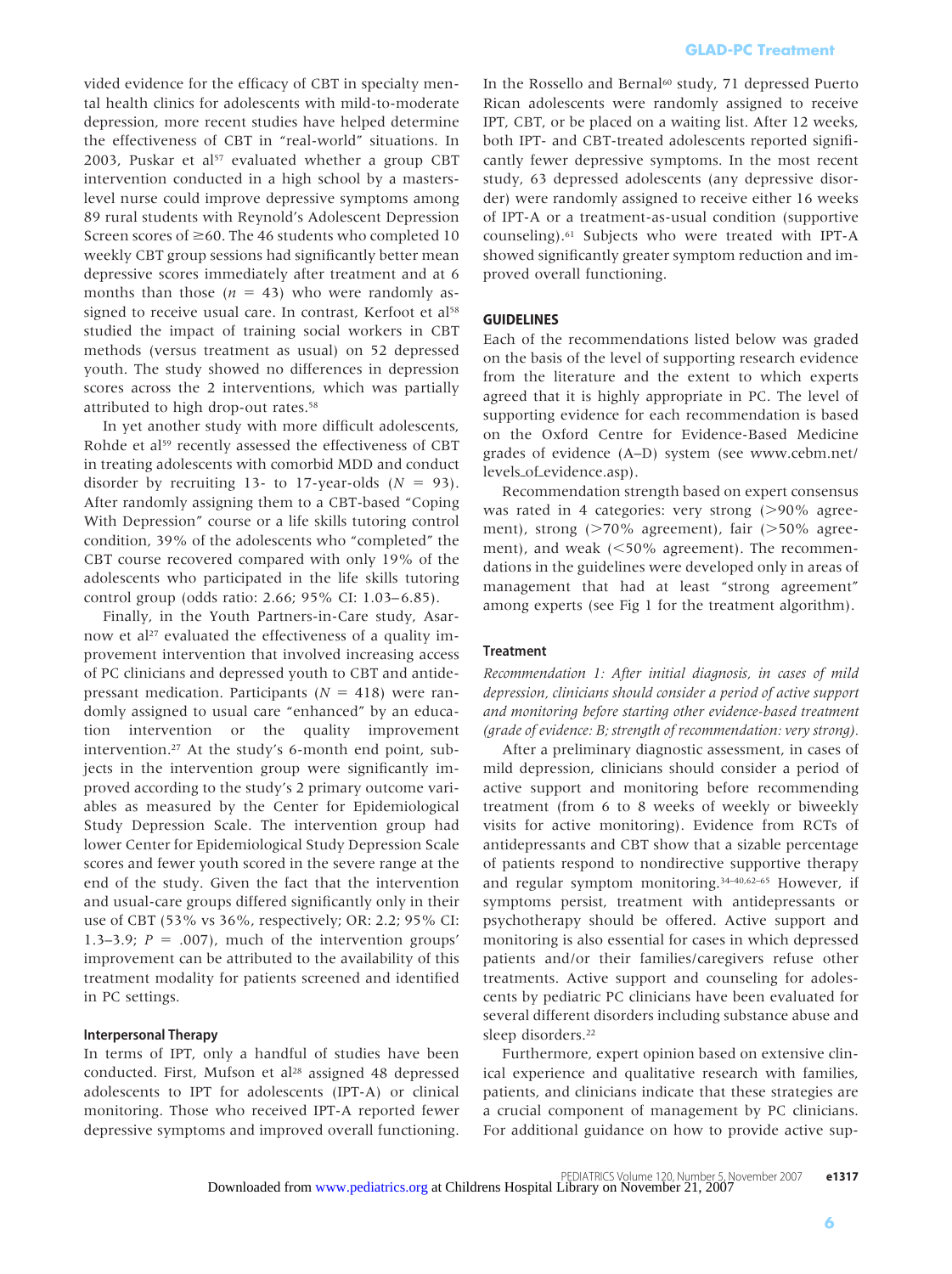## **GLAD-PC Treatment**



- Continue to monitor for 6-24 mo with regular follow-up whether or not referred to mental health  $2.$
- Maintain contact with mental health if such treatment continues. 3.

### FIGURE 1

Clinical management flowchart. <sup>a</sup> Provide psychoeducation, provide supportive counseling, facilitate parental and patient self-management, refer for peer support, and regularly monitor for depressive symptoms and suicidality. <sup>b</sup> Negotiate roles/responsibilities between PC and mental health and designate case coordination responsibilities; continue to monitor in PC after referral; and maintain contact with mental health. <sup>c</sup> Clinicians should monitor for changes in symptoms and emergence of adverse events such as increased suicidal ideation, agitation, or induction of mania. For monitoring guidelines, refer to the GLAD-PC toolkit.

port, please refer to the GLAD-PC toolkit (available at www.glad-pc.org).

For moderate or severe cases, the clinician should recommend treatment, crisis intervention (as indicated), and mental health consultation immediately without a period of active monitoring.

*Recommendation 2: If a PC clinician identifies an adolescent*

*with moderate or severe depression or complicating factors/ conditions such as coexisting substance abuse or psychosis, consultation with a mental health specialist should be considered (grade of evidence: C; strength of recommendation: strong). Appropriate roles and responsibilities for ongoing management by the PC and mental health clinicians should be communicated and agreed upon (grade of evidence: C; strength of rec-*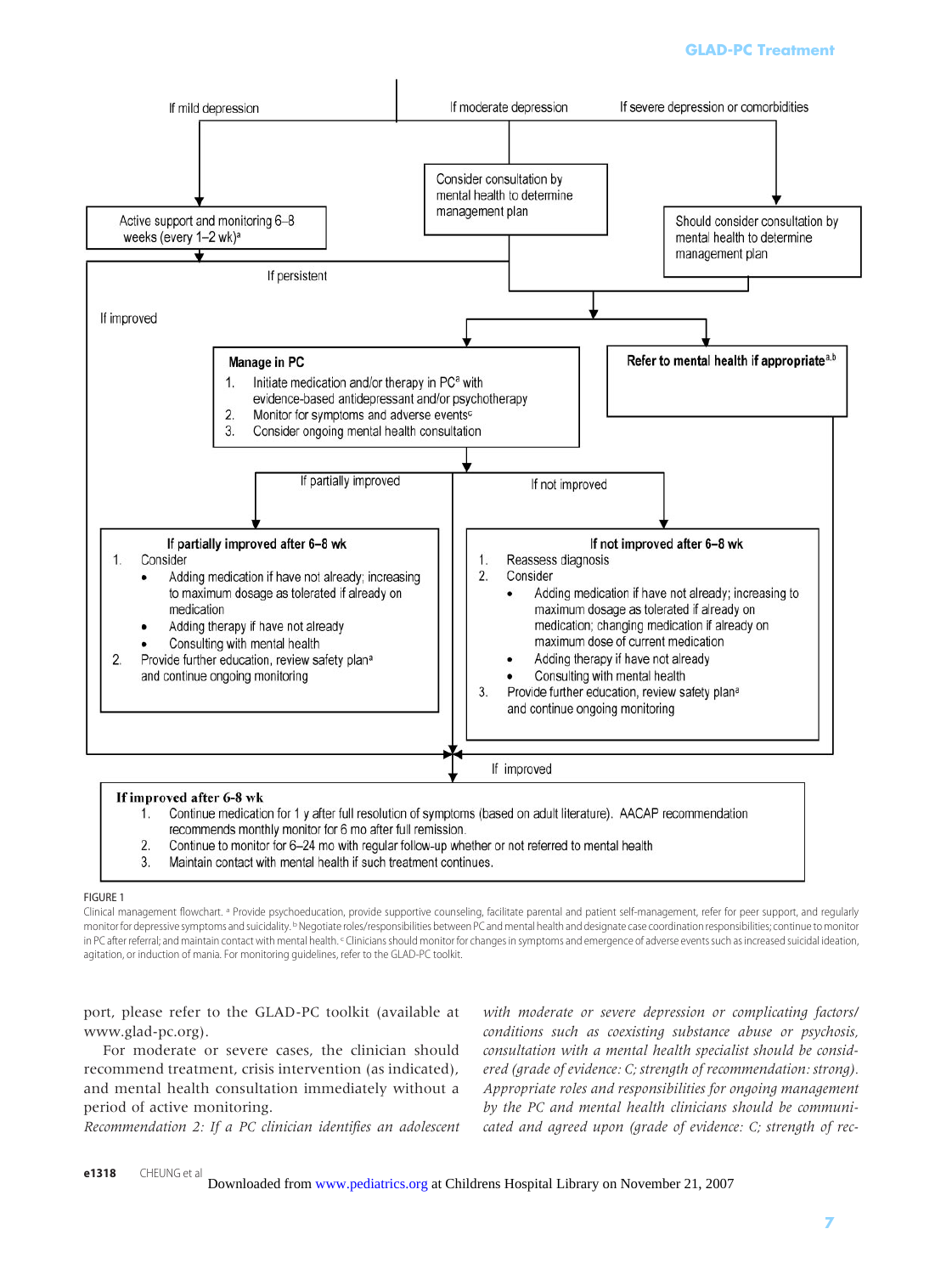*ommendation: strong). The patient and family should be consulted and approve the roles of the PC and mental health professionals (grade of evidence: D; strength of recommendation: strong).*

In adolescents with severe depression or comorbidities such as substance abuse, clinicians should consider consultation with mental health professionals and refer to such professionals when deemed necessary. In cases of moderate depression with or without comorbid anxiety, clinicians should consider consultation by mental health and/or treatment in the PC setting. Although the access barriers to mental health services need to be addressed by policy makers to make necessary mental health consultations more feasible, available, and affordable in underserviced areas, clinical judgment must prevail in the meantime; thus, the need for consultation should be based on the clinician's judgment. PC clinicians must also take into consideration the treatment preferences of patients/families, the severity and urgency of the case presentation, and the physician's level of training and experience.

Active support and treatment should also be started in cases in which there is a lengthy waiting list for mental health services. Once a referral is made, the PC clinician must remain involved in the follow-up. In particular, roles and responsibilities should be agreed upon between the PC clinician and mental health clinician(s), including the designation of case coordination responsibilities.66–72

*Recommendation 3: PC clinicians should recommend scientifically tested and proven treatments (ie, psychotherapies such as CBT or IPT and/or antidepressant treatment such as SSRIs) whenever possible and appropriate to achieve the goals of the treatment plan (grade of evidence: A; strength of recommendation: very strong).*

After providing education and support to the patient and family, the range of effective treatment including medications, psychotherapies, and family support options should be considered. The patient and family should be assisted to arrive at a treatment plan that is both acceptable and implementable while taking into account their preferences and availability of treatment services. The treatment plan should be customized according to the severity of disease, risk of suicide, and the existence of comorbid conditions. The GLAD-PC toolkit will provide more detailed guidance around the factors that may influence a treatment choice (ie, a patient with psychomotor retardation may not be able to actively engage in psychotherapy). The management of depression in youth is an emerging field, and new treatments may become available. However, common-sense approaches such as the prescription of physical exercise and adequate nutrition should also be used in the management of these patients.

As an aside, the majority of CBT and IPT studies that included patients with MDD also included patients with

### **Psychotherapies**

### **Antidepressant Treatment**

TABLE 2 **Components of CBT and IPT for Adolescents**

|                    | <b>GLAD-PC Treatment</b>                                                                                                                                                                                                                                                                                                                                                                                                                                                                                                                                                                                                                                                                                                                                                                                                                                                                                                                                                             |       |
|--------------------|--------------------------------------------------------------------------------------------------------------------------------------------------------------------------------------------------------------------------------------------------------------------------------------------------------------------------------------------------------------------------------------------------------------------------------------------------------------------------------------------------------------------------------------------------------------------------------------------------------------------------------------------------------------------------------------------------------------------------------------------------------------------------------------------------------------------------------------------------------------------------------------------------------------------------------------------------------------------------------------|-------|
| pressed MDD.       | depression not otherwise specified, subthreshold depres-<br>sive symptoms, or dysthymic disorder. In contrast, med-<br>ication RCTs for depression in adolescents generally only<br>included subjects with MDD. Thus, although these<br>guidelines address the treatment of depression generally,<br>medication-specific guidelines apply only to fully ex-                                                                                                                                                                                                                                                                                                                                                                                                                                                                                                                                                                                                                          |       |
| see Table 2.       | Psychotherapies<br>Both CBT and IPT have been adapted to address depres-<br>sion in adolescents and have been shown to be effective<br>in treating adolescents with MDD in tertiary care and in<br>community settings. <sup>28,61,73</sup> CBT has been used in the PC<br>setting with positive preliminary results. <sup>27,29</sup> However,<br>the results of a recent RCT demonstrated superior effi-<br>cacy of combination therapy (medication and CBT) ver-<br>sus CBT alone. <sup>36</sup> For a brief description of the 2 therapies,                                                                                                                                                                                                                                                                                                                                                                                                                                       |       |
|                    | <b>Antidepressant Treatment</b><br>Previous research has shown that up to 25% of pediatric<br>PC clinicians and 42% of family physicians in the United<br>States had recently prescribed SSRIs for more than 1<br>adolescent under the age of 18. <sup>13</sup> When indicated by<br>clinical presentation (clear diagnosis of MDD with no<br>comorbid conditions) and patient/family preference, an<br>SSRI should be used. The selection of the specific SSRI<br>should be based on the optimum combination of safety<br>and efficacy data. The patient and family should be<br>informed about the possible adverse effects (clinicians<br>may use a checklist) including possible switch to mania<br>or the development of behavioral activation or suicidal-<br>behavior. Once the antidepressant is started, and if tol-<br>erated, the clinician should ensure an adequate trial up<br>to the maximum dose and duration.<br>Table 3 lists recommended antidepressants and dos- |       |
| TABLE <sub>2</sub> | <b>Components of CBT and IPT for Adolescents</b>                                                                                                                                                                                                                                                                                                                                                                                                                                                                                                                                                                                                                                                                                                                                                                                                                                                                                                                                     |       |
| Therapy            | <b>Key Components</b>                                                                                                                                                                                                                                                                                                                                                                                                                                                                                                                                                                                                                                                                                                                                                                                                                                                                                                                                                                |       |
| CBT                | Thoughts influence behaviors and feelings, and vice versa. Treatment<br>targets a patient's thoughts and behaviors to improve his or her                                                                                                                                                                                                                                                                                                                                                                                                                                                                                                                                                                                                                                                                                                                                                                                                                                             |       |
| IPT-A              | mood.<br>Essential elements of CBT include increasing pleasurable activities<br>(behavioral activation), reducing negative thoughts (cognitive<br>restructuring), and improving assertiveness and problem-solving<br>skills to reduce feelings of hopelessness. CBT for adolescents may<br>include sessions with parents/caregivers to review progress and<br>increase compliance with CBT-related tasks.<br>Interpersonal problems may cause or exacerbate depression, and<br>that depression, in turn, may exacerbate interpersonal problems.<br>Treatment targets a patient's interpersonal problems to improve<br>both interpersonal functioning and his or her mood.                                                                                                                                                                                                                                                                                                            |       |
|                    | Essential elements of IPT include identifying an interpersonal<br>problem area, improving interpersonal problem-solving skills, and<br>modifying communication patterns.<br>Parents/caregivers are involved in sessions during specific phases of<br>the therapy.                                                                                                                                                                                                                                                                                                                                                                                                                                                                                                                                                                                                                                                                                                                    |       |
|                    | PEDIATRICS Volume 120, Number 5, November 2007<br>Irens Hospital Library on November 21, 2007                                                                                                                                                                                                                                                                                                                                                                                                                                                                                                                                                                                                                                                                                                                                                                                                                                                                                        | e1319 |
|                    |                                                                                                                                                                                                                                                                                                                                                                                                                                                                                                                                                                                                                                                                                                                                                                                                                                                                                                                                                                                      |       |

PEDIATRICS Volume 120, Number 5, November 2007 **e1319** Downloaded from www.pediatrics.org at Childrens Hospital Library on November 21, 2007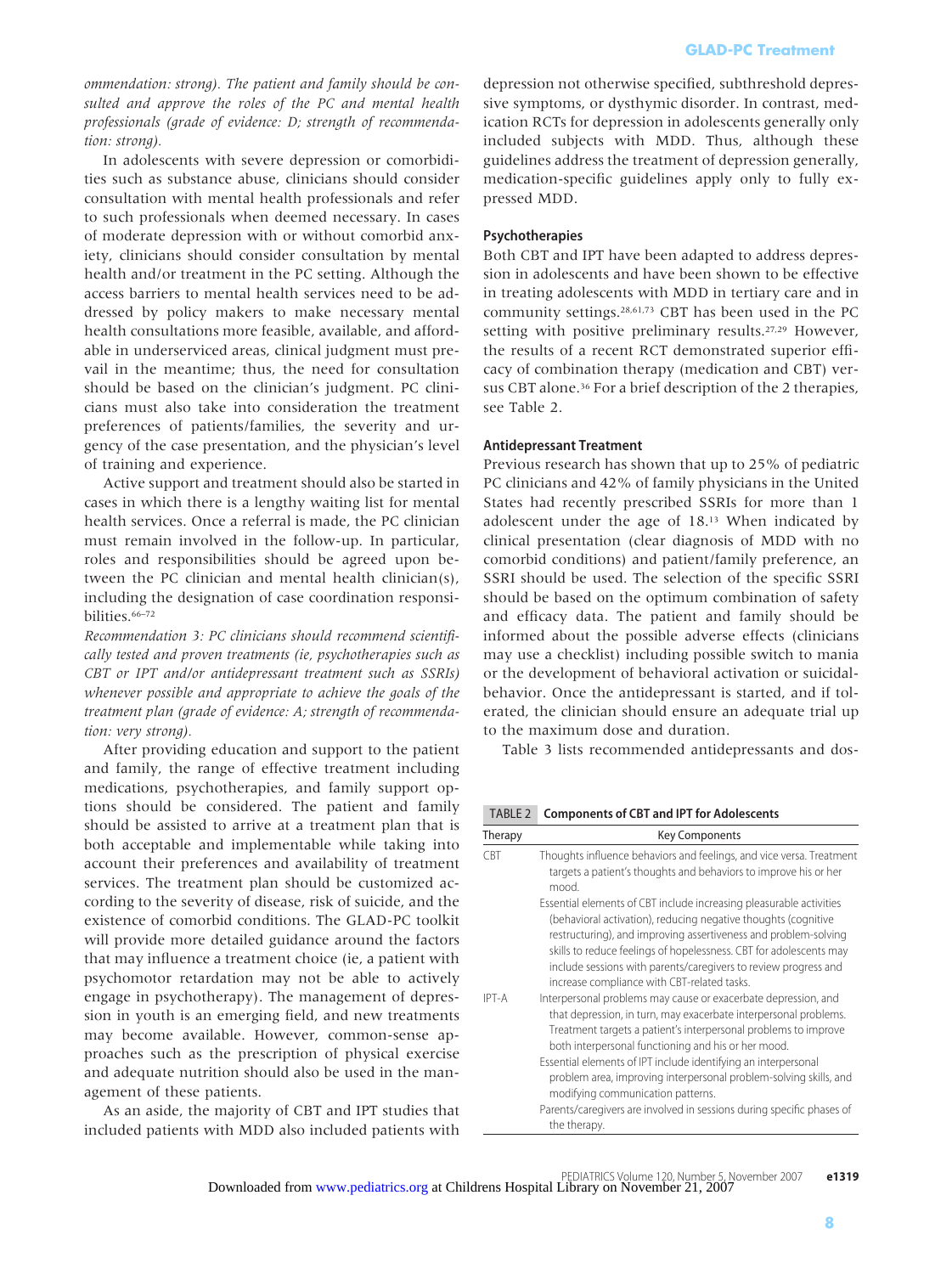| <b>Medication</b> | Starting Dose, | Increments, | Effective Dose, | Maximum Dose, | Contraindication |
|-------------------|----------------|-------------|-----------------|---------------|------------------|
|                   | mq/d           | mg          | mg              | mg            |                  |
| Citalopram        | 10             | 10          | 20              | 60            | <b>MAOIs</b>     |
| Fluoxetine        | 10             | $10 - 20$   | 20              | 60            | <b>MAOIs</b>     |
| Fluvoxamine       | 50             | 50          | 150             | 300           | <b>MAOIs</b>     |
| Paroxetine        | 10             | 10          | 20              | 60            | <b>MAOIs</b>     |
| Sertraline        | 25             | $12.5 - 25$ | 50              | 200           | <b>MAOIs</b>     |
| Escitalopram      |                |             | 10              | 20            | <b>MAOIs</b>     |

TABLE 3 **SSRI Titration Schedule**

ages for use in youth with depression. These recommendations are based on the expert survey results and were also reviewed by our expert consensus panel. Generally, the effective dosages for antidepressants in adolescents are lower than would be found in adult guidelines. Note that only fluoxetine has been approved by the FDA for use in children and adolescents with depression. Clinicians should know the potential drug interactions with SSRIs. Further information on the use of antidepressants are described in the GLAD-PC toolkit. In addition, all SSRIs, with the exception of fluoxetine, should be slowly tapered when discontinued because of the risk of withdrawal effects. Details regarding the initial selection of a specific SSRI and possible reasons for initial drug choice can be found in the GLAD-PC toolkit.

Contact (either in person or by telephone with either the clinician or member of the clinical staff) should take place after the initiation of treatment to review the patient's and family's understanding of and adherence to the treatment plan. Issues such as the current status of the patient and the patient's/family's access to educational materials regarding depression should be discussed during follow-up conversations. For relevant educational resources for patients and/or families, refer to the GLAD-PC toolkit.

# *Recommendation 4: PC clinicians should monitor for the emergence of adverse events during antidepressant treatment (SSRIs) (grade of evidence: B; strength of recommendation: very strong).*

Recent reanalyses of safety data from clinical trials of antidepressants have led to a black-box warning from the FDA regarding the use of these medications in children and adolescents and a recommendation for close monitoring. The exact wording of the FDA recommendation is, "all pediatric patients being treated with antidepressants for any indication should be observed closely for clinical worsening, suicidality, and unusual changes in behavior, especially during the initial few months of a course of drug therapy, or at times of dose changes, either increases or decreases."

Although the frequency of monitoring has been controversial, the FDA further suggested that, "*Ideally, such observation would include at least weekly face-to-face contact with patients or their family members or caregivers during the first 4 weeks, then at biweekly visits for the next 4 weeks, then at 12 weeks, and as clinically indicated beyond 12 weeks.*

*Additional contact by telephone may be appropriate between face-to-face visits."* It should be noted, however, that there is no empirical evidence to support the requirement of weekly face-to-face meetings per se for the first 4 weeks after initiating antidepressant treatment. In fact, evidence from large population-based surveys show high reliability of telephone interviews with adolescent subjects for the diagnosis of depression.74,75 Although obtaining a diagnosis is not the same as the elicitation of adverse events while in treatment, this evidence suggests that telephone contact may be just as effective in monitoring for adverse events. A regular and frequent monitoring schedule should be developed, and care should be taken to obtain input from the adolescents and families to ensure compliance with the monitoring strategy.76,77 Recommendations endorsed by the AACAP have also highlighted the lack of research evidence to support weekly face-to-face visits. However, the AACAP does recommend that providers attempt to follow the FDA guidelines until other research findings become available. **GLAD-PC Treatment**<br>
Intraindication<br>
MAOIs<br>
MAOIs<br>
MAOIs<br>
MAOIs<br>
MAOIs<br>
MAOIs<br>
MAOIs<br>
MAOIs<br>
MAOIs<br>
MAOIs<br>
MAOIs<br>
MAOIS<br>
MAOIS<br>
MAOIS<br>
MAOIS<br>
MAOIS<br>
MAOIS<br>
Dansed Surveys show there is fourned to read the proof of the req

### **ONGOING MANAGEMENT**

*Recommendation 1: Systematic and regular tracking of goals and outcomes from treatment should be performed, including assessment of depressive symptoms and functioning in several key domains: home, school, and peer settings (grade of evidence: D; strength of recommendation: very strong).*

Goals should include both improvement in functioning status and resolution of depressive symptoms. Tracking of goals and outcomes from treatment should include function in several important domains (ie, home, school, peers). Evidence from large RCTs demonstrates that depressive symptoms and functional impairments may not improve at the same rate with treatment.23,36 Therefore, symptoms and functioning should be tracked regularly during the course of treatment with information gathered from both the patients and their families when possible.

According to expert consensus, patients should be seen within 1 week of the initiation of treatment. At every visit, clinicians should inquire about ongoing depressive symptoms, risk of suicide, possible adverse effects from treatment (including the use of specific ad-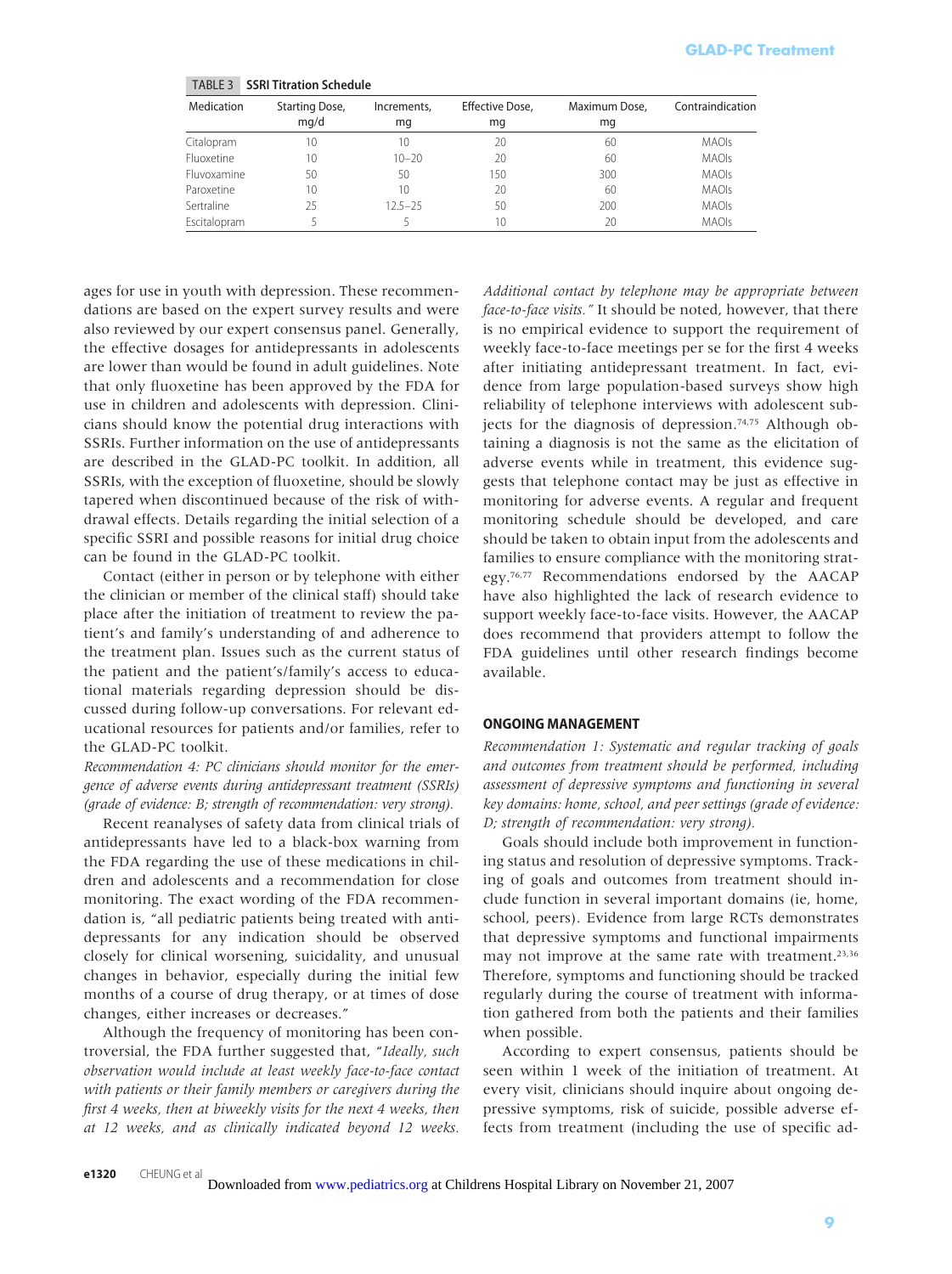verse-effect scales), adherence to treatment, and new or ongoing environmental stressors.

Recently, Emslie et al<sup>63</sup> examined medication maintenance after response. The researchers randomly assigned those pediatric patients who had responded to fluoxetine by 19 weeks to placebo or to medication continuation for an additional 32 weeks. Of the 20 subjects who were randomly assigned to the 32-week medication relapse-prevention arm, 10 were exposed to fluoxetine for 51 weeks. Significantly fewer relapses occurred in the group of subjects who were randomly assigned to medication maintenance, which suggests that longer medication-continuation periods, possibly 1 year, may be necessary for relapse prevention. In addition, Emslie et al<sup>63</sup> found the greatest risk of relapse to be in the first 8 to 12 weeks after discontinuing medication, which suggests that after stopping an antidepressant, close follow-up should be encouraged for at least 2 to 3 months.

With the limited evidence in children and adolescents and the emerging evidence in the adult literature that suggests antidepressant medication should be continued for 1 year, the GLAD-PC and AACAP experts concluded that medication should be maintained for 6 to 12 months after the full resolution of depressive symptoms.19,78

However, regardless of the length of treatment, all patients should be monitored on a monthly basis for 6 to 12 months after the full resolution of symptoms.19 If the depressive episode is a recurrence, clinicians are encouraged to monitor patients for up to 2 years given the high rates of recurrence as demonstrated in the adult literature, in which maintenance treatment in those with recurrent depression continue for up to 2 years after the full resolution of symptoms. Clinicians should obtain consultation from mental health if a teen develops psychosis, suicidal or homicidal ideation, or new or worsening of comorbid conditions.

*Recommendation 2: Diagnosis and initial treatment should be reassessed if no improvement is noted after 6 to 8 weeks of treatment (grade of evidence: B; strength of recommendation: very strong). Mental health consultation should be considered (grade of evidence: D; strength of recommendation: very strong).*

If improvement is not seen within 6 to 8 weeks of treatment, mental health consultation should be considered. Evidence of improvement may include reduction in the number of depressive symptoms, improved functioning in social or school settings, or improvement spontaneously reported by the adolescent and/or parent/caregiver. The clinician should also reassess the initial diagnosis, choice and adequacy of initial treatment, adherence to treatment plan, presence of comorbid conditions (eg, substance abuse) or bipolar symptoms that may influence treatment effectiveness, and new external stressors. If a patient has no response to maximum therapeutic dose of an antidepressant medication, the clinician should consider changing the medication. Alternatively, if the patient's condition fails to improve on antidepressant medication or therapy alone, the addition of, or switch to, the other modality should be considered.

*Recommendation 3: For patients who achieve only partial improvement after PC diagnostic and therapeutic approaches have been exhausted (including exploration of poor adherence, comorbid disorders, and ongoing conflicts or abuse), a mental health consultation should be considered (grade of evidence: D; strength of recommendation: very strong).*

If a patient only partially improves with treatment, mental health consultation should be considered. The clinician should also review the diagnosis and explore possible causes of partial response such as poor adherence to treatment, comorbid disorders, or ongoing conflicts and/or abuse. These causes may need to be managed first before changes to the treatment plan are made.

If a patient has been treated with an SSRI (maximum tolerated dosage) and has shown only partial improvement, the addition of an evidence-based psychotherapy should be considered if it has not previously been conducted. Other considerations may include the addition of another medication, an increase of the dosage above FDA-approved ranges, or a switch to another medication, preferably in consultation with a mental health professional. Likewise, if a patient's condition fails to improve after a trial of either CBT or IPT and has not yet begun medication, the clinician should consider a trial of SSRI antidepressant treatment. Strong consideration should also be given to a referral to mental health services.

*Recommendation 4: PC clinicians should actively support depressed adolescents who are referred to mental health to ensure adequate management (grade of evidence: D; strength of recommendation: very strong). PC clinicians may also consider sharing care with mental health agencies/professionals when possible (grade of evidence: B; strength of recommendation: very strong). Appropriate roles and responsibilities regarding the provision and coordination of care should be communicated and agreed upon by the PC clinician and the mental health specialist (grade of evidence: D; strength of recommendation: very strong).*

PC clinicians should continue follow-up with adolescents with depression who have been referred to mental health services for assessment and/or management. When possible, PC clinicians may consider sharing management of depressed adolescents with mental health agencies/professionals. There is emerging evidence from the adult literature about the greater effectiveness of "shared-care" models for the management of depression in the PC setting.67–72,79–81 Similar evidence from case reports in the pediatric literature is emerging.82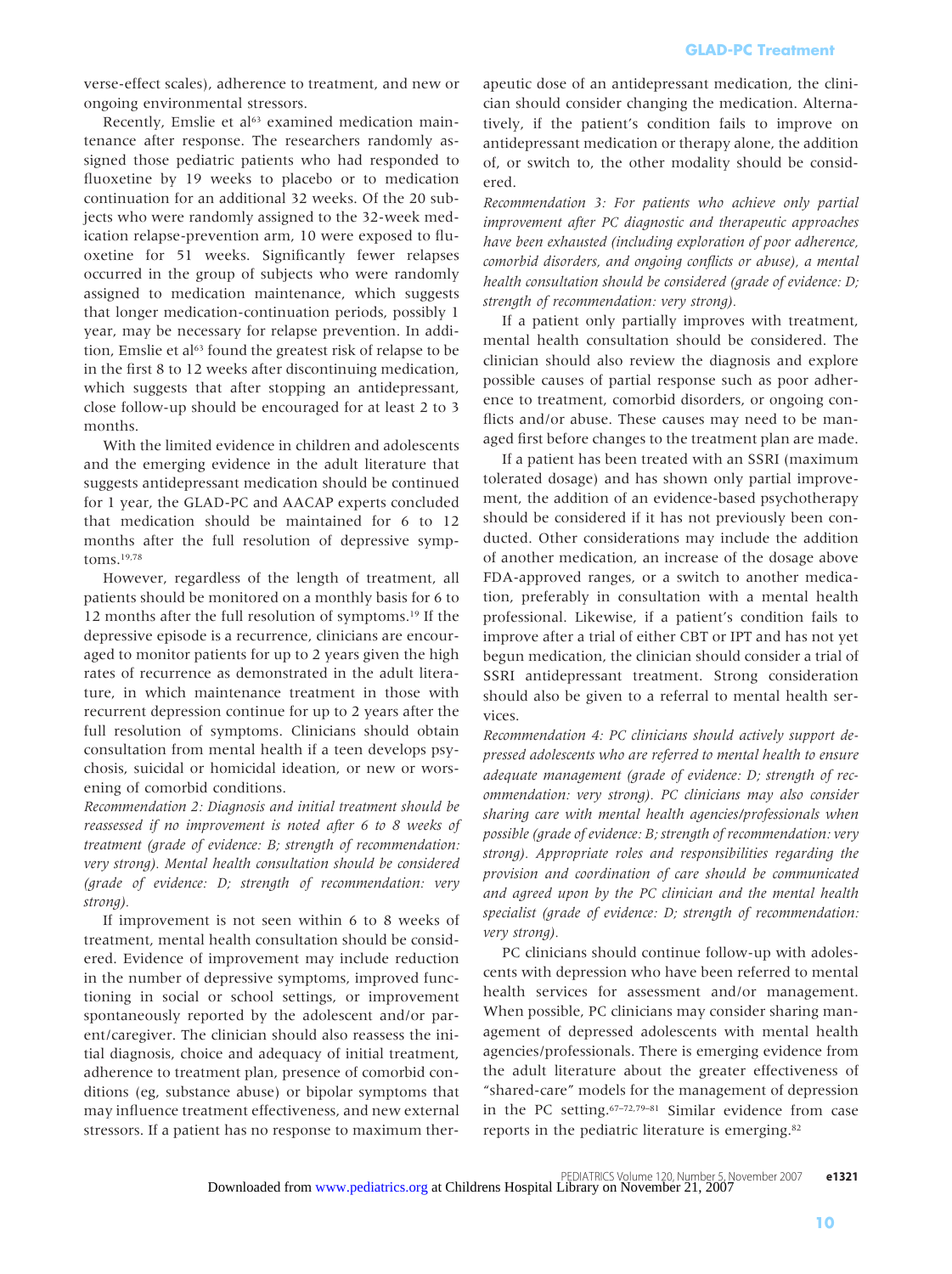### **DISCUSSION**

The recommendations regarding treatment and ongoing management highlight the need for PC professionals to become familiar with the use of empirically tested treatments for adolescent depression including both antidepressants and psychotherapy. In particular, antidepressant treatments can be useful in certain clinical situations in the PC setting. However, in many of these clinical scenarios, PCPs need to ensure that there is systematic and regular follow-up and adequate mental health support if needed. The need for systematic followup, whether by the PCP or by a mental health provider, is especially important in light of the recent FDA warnings regarding the emergence of adverse events with antidepressant treatment.

Psychotherapy is also recommended as first-line treatment for depressed adolescents in the PC setting. Although the provision of psychotherapy may be less feasible and practical within the constraints (ie, time, availability of trained staff) of PC settings, there is some evidence that quality improvement projects that involve psychotherapy can improve the care of depressed adolescents.27

Another critical recommendation of the guidelines is the need for PCPs to establish connections to available mental health resources in the community, because PCPs will undoubtedly encounter complex cases in which mental health consultation or shared care may be required. Furthermore, increased coordination of care involving different providers are linked to improved outcomes for youth with both general medical and mental health disorders.35,83–86 However, to increase linkages between PCPs and mental health specialists, changes in many existing health care systems need to occur (eg, mental health specialists to set aside time and be reimbursed for brief telephone consultations to PCPs).

The GLAD-PC was developed on the basis of the needs of PC clinicians who are faced with the challenge of caring for depressed adolescents and encounter many barriers including the shortage of mental health resources in most community settings. Although it is clear that more evidence and research in this area are needed, these guidelines represent a necessary step toward improving the care of depressed adolescents in the PC setting. Similar guidelines have also been produced for other health care contexts such as in the United Kingdom (www.nice.org.uk/pdf/CG028NICEguideline.pdf). The GLAD-PC and the toolkit reflects the coming together of available evidence and the consensus of a large number of experts representing a broad spectrum of specialties and advocacy organizations within the North American health care context. However, no improvements in care will be achieved if changes do not occur in the health care systems that would allow for increased training in mental health for PC clinicians and in collaborative models for both PC and specialty care clinicians.

Therefore, it is critical that training programs for PCPs increase their focus on mental health issues and that trainees in both PC and specialty care areas be helped to hone their skills in working in collaborative care models. For providers who are currently practicing, continuing education for primary and specialty care professionals must strengthen skills in collaborative work, and specifically, for PCPs, increase skills and knowledge in the management of depression.

## **Limitations**

Although these guidelines cover a range of issues regarding the management of adolescent depression in the PC setting, there were other controversial areas that were not addressed in these recommendations. These included such issues as universal screening, using a second antidepressant when patients' conditions fail to respond to an initial antidepressant, and the treatment of subthreshold symptoms. New emerging evidence may impact on the inclusion of such areas in future iterations of the guidelines and the accompanying toolkit. Many of these recommendations are made in the face of absence of evidence or lower levels of evidence.

### **Future Directions**

Ample evidence exists to indicate that guidelines alone are insufficient in closing the gaps between recommended versus actual practices.87,88 Thus, it will be necessary to identify effective methods for disseminating information and to provide assistance in changing practice to PC clinicians. Future studies of these guidelines must build on this work by piloting and evaluating methods, tools, and strategies to facilitate the adoption of these guidelines for the management of adolescent depression in PC settings. These studies must also explore optimal methods for helping clinicians and their organizations/practices address the range of obstacles that may interfere with adoption of necessary practices to yield sustainable management of adolescent depression in PC settings. Also, of course, such studies must show not only changes in PC clinicians' adolescent depression management but also improvements in outcomes of youth with depression.

Many jurisdictions have recognized the need to increase collaborative care to address the care of adolescents with mental illness. In Canada and the United States, models of care that involve mental health and PC are being implemented. However, the empirical support for these models is modest; therefore, additional research is urgently needed. Work has already begun in Massachusetts to implement GLAD-PC in pediatric practices with funding from AACAP. The findings from this and other studies will build the empirical base for new models of care in the pediatric setting.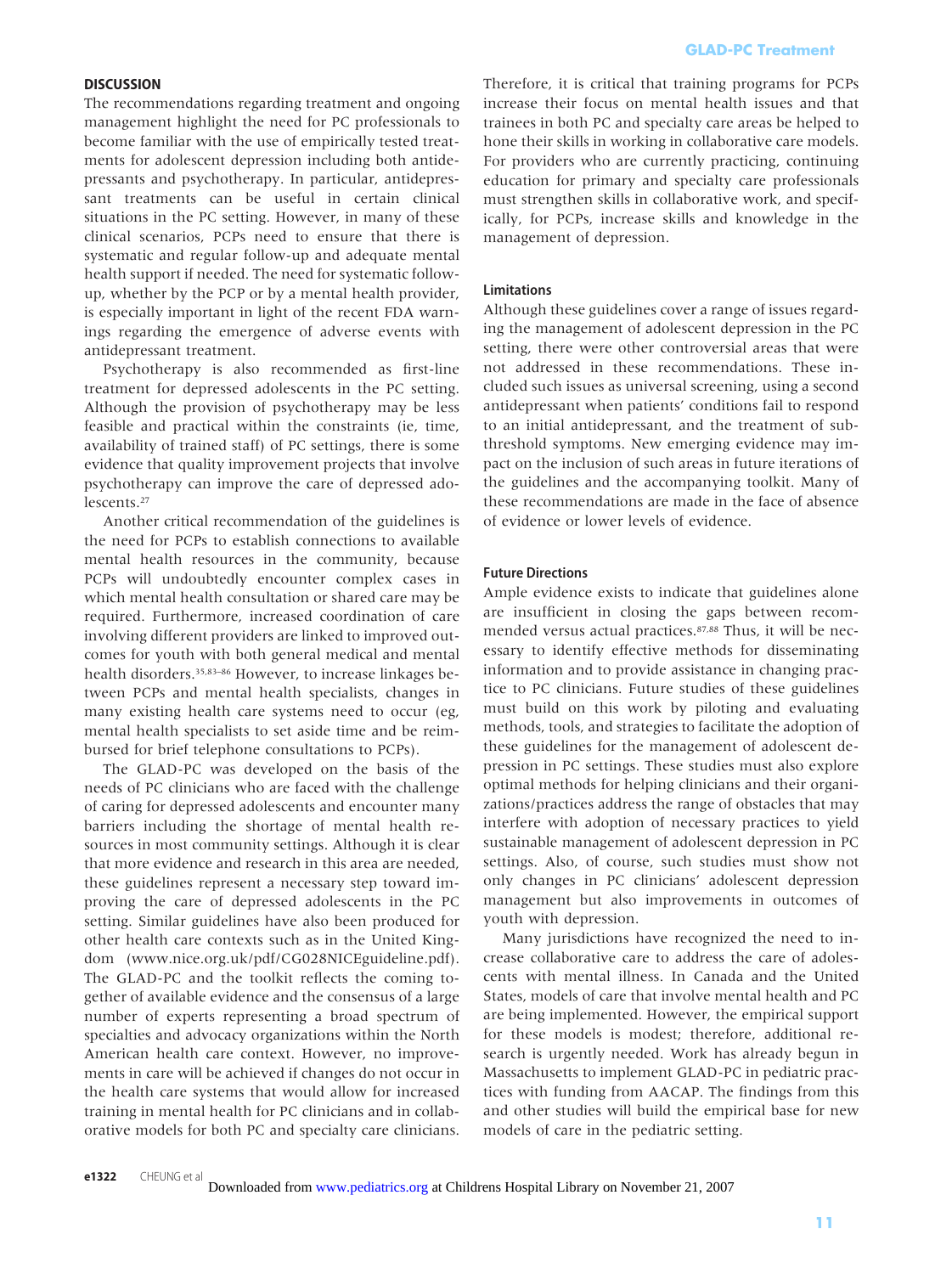### **APPENDIX: PART II TOOLKIT ITEMS**

- Algorithm/flow sheet (Fig 1)
- Treatment choices: active support guide, psychotherapy guide, and medication guide and dosage charts
- Referral information
- Authorization to disclose protected health information between PCP and mental health professional
- Follow-up scripts for management
- Fact sheet/family education materials
- Self-management tools

### **ACKNOWLEDGMENTS**

We thank the Center for Substance Abuse Treatment (Substance Abuse and Mental Health Services Administration), the Josiah Macy, Jr Foundation, the New York State Office of Mental Health, the Lowenstein Foundation, the Center for the Advancement of Children's Mental Health (Columbia University), Sunnybrook Health Sciences Centre (University of Toronto), the American Academy of Pediatrics (District II, New York chapters 1, 2 and 3), the New York Council on Child and Adolescent Psychiatry, the Children' Health Forum (New York Academy of Medicine), the Kellogg Foundation, and the Civic Research Institute, Inc for financial support of the GLAD-PC project.

The GLAD-PC Steering Group consists of members of the GLAD-PC project team, steering committee, and official organizational liaisons. The GLAD-PC project team members are Peter S. Jensen, MD (project director, REACH Institute), Amy Cheung, MD (project coordinator, University of Toronto/Columbia University), Rachel A. Zuckerbrot, MD (project coordinator, Columbia University), Kareem Ghalib, MD (Columbia University), and Anthony Levitt, MD (project consultant, University of Toronto). The steering committee members are (listed alphabetically) Boris Birmaher, MD (Western Psychiatric Institute & Clinic, University of Pittsburgh), John Campo, MD (Ohio State University and Nationwide Children's Hospital), Greg Clarke, PhD (Center for Health Research, Kaiser Permanente), Dave Davis, MD (University of Toronto), Angela Diaz, MD (Mount Sinai School of Medicine), Allen Dietrich, MD (Dartmouth Hitchcock Medical Center), Graham Emslie, MD (University of Texas Southwestern Medical School), Bernard Ewigman, MD (Department of Family Medicine, University of Chicago), Eric Fombonne, MD (McGill University), Sherry Glied, PhD (Columbia University), Kimberly Eaton Hoagwood, PhD (Office of Mental Health, New York State/Columbia University), Charles Homer, MD (National Initiative for Children's Healthcare Quality), Danielle Laraque, MD (AAP New York Chapter 3, District II/Mount Sinai School of Medicine), Miriam Kaufman, MD (Hospital for Sick Children, University of Toronto), Kelly J. Kelleher, MD (Ohio State University), Stanley Kutcher, MD (Dalhousie Medical School), Michael Malus, MD (Department of Family Medicine, McGill University), James Perrin, MD (Massachusetts Medical School/Harvard Medical School), Harold Pincus, MD (Columbia University/New York State Psychiatric Institute), Brenda Reiss-Brennan, APRN (Intermountain Health), Diane Sacks, MD (Canadian Paediatric Society), Ruth E. K. Stein, MD (Forum for Child Health, New York Academy of Medicine, Albert Einstein College of Medicine), and Bruce Waslick, MD, Baystate Health Systems, MA). The organizational liaisons are Angela Diaz, MD (American Academy of Pediatrics), Kelly Kelleher, MD (American Academy of Pediatrics), James Perrin, MD (American Academy of Pediatrics), Diane Sacks, MD (American Academy of Pediatrics/Canadian Paediatric Society), Bruce Waslick, MD (American Medical Association), David Fassler, MD (AACAP), Eric Fombonne, MD (Canadian Academy of Child Psychiatry and Canadian Psychiatric Association), James McIntyre, MD (American Psychiatric Association), Judy Garber, PhD (American Psychological Association), Vicky Wolfe, PhD (Canadian Psychological Association), Michael Malus, MD (College of Family Medicine of Canada), Johanne Renaud, MD (Canadian Association for Adolescent Health), Debbie Ebner, PhD (Society for Adolescent Medicine), Stanford Friedman, MD (Society for Developmental and Behavioral Pediatrics), Terry Stancin, PhD (Society for Developmental and Behavioral Pediatrics), Kathryn Salisbury, PhD (Mental Health Association of New York City), Michael Faenza, MSSW (National Mental Health Association), Susan Bergeson (Depression and Bipolar Support Alliance), Darcy Gruttadaro (National Alliance on Mental Illness), Sandra Spencer (Federation of Families for Children's Mental Health), and Elizabeth Hawkins-Walsh, DNSc, CPNP (National Association for Pediatric Nurse Practitioners).

In addition to members of the GLAD-PC Steering Group, we also acknowledge the GLAD-PC conference attendees: Perry Adler, PhD; Joan Asarnow, PhD; Loretta Young Au, MD, FAAP; Abraham Bartell, MD; Tamar Bauer; Rachel Bergeson, MD; Blanche Benenson, MD; Linda Theil Cahill, MD; Wayne Cannon, MD; Marie Barone Casalino, MD; Sonia Chehil, MD; Joseph Cramer, MD; Cathryn Cunningham, MD; Wendy Davis, MD; Carolyn Dewa, PhD; Benard P. Dreyer, MD; M. Flament, MD; D. Clare Fried, MD; William Gardner, PhD; Neville Golden, MD; Catherine Goodfellow, MD; Myla Harrison, MD; Sarah Horwitz, PhD; Barbara Huff; Daniel Hyman, MD; Maria Kovacs, PhD; Deborah Launer; Susan Lippert Levitzky, MD; Robert Lubarsky, MD; Christopher P. Lucas, MD; Wanda McCoy, MD; Thomas McInerny, MD; Jessica Mass-Levitt, PhD; Margaret McHugh, MD; Laura Mufson, PhD; Gwen Nilsson, MD; Elizabeth Pappadopulos, PhD; Matthew Perkins, MD; Ellen Perrin, MD; Kathryn Salisbury; Marcie Beth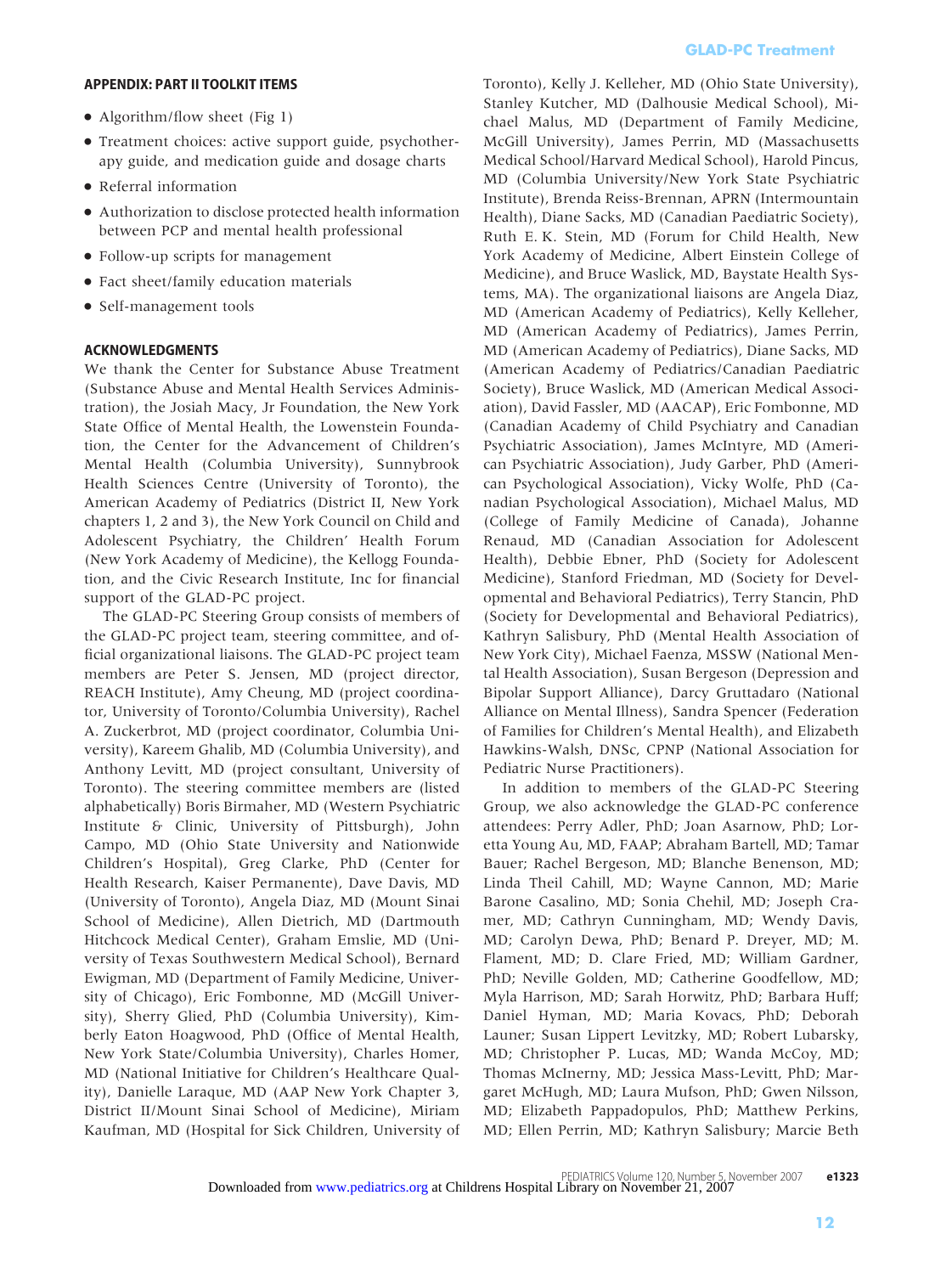Schneider, MD; Warren Seigel, MD; Tamara Singer, MD; Karen Soren, MD; L. Read Sulik, MD; Kristin Trautman; John Van Gorder; Benedetto Vitiello, MD; Robin Weersing, PhD; Myrna Weissmann, PhD; Eric Weiselberg, MD; Mark L. Wolraich, MD; and Alan Wong, MD.

### **REFERENCES**

- 1. Fleming JE, Offord DR, Boyle MHP. Prevalence of childhood and adolescent depression in the community. Ontario Child Health Study. *Br J Psychiatry.* 1989;155:647– 654
- 2. Shaffer D, Gould MS, Fisher P, et al. Psychiatric diagnosis in child and adolescent suicide. *Arch Gen Psychiatry.* 1996;53: 339 –348
- 3. Garrison CZ, Addy CL, Jackson KL, McKeown RE, Waller JL. Major depressive disorder and dysthymia in young adolescents. *Am J Epidemiol.* 1992;135:792– 802
- 4. Lewinsohn PM, Hops H, Roberts RE, Seeley JR, Andrews JA. Adolescent psychopathology: I. Prevalence and incidence of depression and other DSM-III-R disorders in high school students. *J Abnorm Psychol.* 1993;102:133–144
- 5. Whitaker A, Johnson J, Shaffer D, et al. Uncommon troubles in young people: prevalence estimates of selected psychiatric disorders in a nonreferred adolescent population. *Arch Gen Psychiatry.* 1990;47:487– 496
- 6. Johnson JG, Harris ES, Spitzer RL, Williams JB. The patient health questionnaire for adolescents: validation of an instrument for the assessment of mental disorders among adolescent primary care patients. *J Adolesc Health.* 2002;30:196 –204
- 7. Bartlett JA, Schleifer SJ, Johnson RL, Keller SE. Depression in inner city adolescents attending an adolescent medicine clinic. *J Adolesc Health.* 1991;12:316 –318
- 8. Schubiner H, Robin A. Screening adolescents for depression and parent-teenager conflict in an ambulatory medical setting: a preliminary investigation. *Pediatrics.* 1990;85:813– 818
- 9. Winter LB, Steer RA, Jones-Hicks L, Beck AT. Screening for major depression disorders in adolescent medical outpatients with the Beck Depression Inventory for Primary Care. *J Adolesc Health.* 1999;24:389 –394
- 10. Rifkin A, Wortman R, Reardon G, Siris SG. Psychotropic medication in adolescents: a review. *J Clin Psychiatry.* 1986;47:  $400 - 408$
- 11. Kessler RC, Avenevoli S, Ries Merikangas K. Mood disorders in children and adolescents: an epidemiologic perspective. *Biol Psychiatry.* 2001;49:1002–1014
- 12. Rushton J, Bruckman D, Kelleher K. Primary care referral of children with psychosocial problems. *Arch Pediatr Adolesc Med.* 2002;156:592–598
- 13. Rushton JL, Clark SJ, Freed GL. Pediatrician and family physician prescription of selective serotonin reuptake inhibitors. *Pediatrics.* 2000;105(6). Available at: www.pediatrics.org/cgi/ content/full/105/6/e82
- 14. Zito JM, Safer DJ, DosReis S, et al. Rising prevalence of antidepressants among US youths. *Pediatrics.* 2002;109:721–727
- 15. Costello EJ, Edelbrock C, Costello AJ, Dulcan MK, Burns BJ, Brent D. Psychopathology in pediatric primary care: the new hidden morbidity. *Pediatrics.* 1988;82:415– 424
- 16. Briggs-Gowan MJ, Horwitz SM, Schwab-Stone ME, Leventhal JM, Leaf PJ. Mental health in pediatric settings: distribution of disorders and factors related to service use. *J Am Acad Child Adolesc Psychiatry.* 2000;39:841– 849
- 17. Jensen PS. Closing the evidence-based treatment gap for children's mental health services: what we know versus what we do. *Emotional Behav Disord Youth.* 2002;2:43–50
- 18. Olin SC, Hoagwood K. The Surgeon General's national action agenda on children's mental health. *Curr Psychiatry Rep.* 2002; 4:101–107
- 19. American Academy of Child and Adolescent Psychiatry. Practice parameters for the assessment and treatment of children and adolescents with depressive disorders. *J Am Acad Child Adolesc Psychiatry.* 1998;37(10 suppl):63S– 83S
- 20. American Academy of Pediatrics, Committee on Adolescence. Suicide and suicide attempts in adolescents. *Pediatrics.* 2000; 105:871– 874
- 21. Zuckerbrot RA, Cheung AH, Jensen PS, Stein REK, Laraque D; GLAD PC Steering Group. Guidelines for Adolescent Depression in Primary Care (GLAD-PC): part I—identification, assessment, and initial management. *Pediatrics.* 2007;120(5). Available at: www.pediatrics.org/cgi/content/full/120/5/e1299
- 22. Stein REK, Zitner LE, Jensen PS. Interventions for adolescent depression in primary care. *Pediatrics.* 2006;118:669 – 682
- 23. Cheung AH, Emslie GJ, Mayes TL. Review of the efficacy and safety of antidepressants in youth depression. *J Child Psychol Psychiatry.* 2005;46:735–754
- 24. Bower P, Garralda E, Kramer T, Harrington R, Sibbald B. The treatment of child and adolescent mental health problems in primary care: a systematic review. *Fam Pract.* 2001;18:373–382
- 25. Hammad TA, Laughren T, Racoosin J. Suicidality in pediatric patients treated with antidepressant drugs. *Arch Gen Psychiatry.* 2006;63:332–339
- 26. Walker Z, Townsend J, Oakley L, et al. Health promotion for adolescents in primary care: randomised controlled trial. *BMJ.* 2002;325:524
- 27. Asarnow JR, Jaycox LH, Duan N, et al. Effectiveness of a quality improvement intervention for adolescent depression in primary care clinics: a randomized controlled trial. *JAMA.* 2005;293:311–319
- 28. Mufson L, Weissman MM, Moreau D, Garfinkel R. Efficacy of interpersonal psychotherapy for depressed adolescents. *Arch Gen Psychiatry.* 1999;56:573–579
- 29. Clarke G, Debar L, Lynch F, et al. A randomized effectiveness trial of brief cognitive-behavioral therapy for depressed adolescents receiving antidepressant medication. *J Am Acad Child Adolesc Psychiatry.* 2005;44:888 – 898
- 30. Mynors-Wallis LM, Gath DH, Lloyd-Thomas AR, Tomlinson D. Randomised controlled trial comparing problem solving treatment with amitriptyline and placebo for major depression in primary care. *BMJ.* 1995;310:441– 445
- 31. Mynors-Wallis LM, Gath DH, Day A, Baker F. Randomised controlled trial of problem solving treatment, antidepressant medication, and combined treatment for major depression in primary care. *BMJ.* 2000;320:26 –30
- 32. Oxman TE, Barrett JE, Sengupta A, et al. Status of minor depression or dysthymia in primary care following a randomized controlled treatment. *Gen Hosp Psychiatry.* 2001;23: 301–310
- 33. Bass JL, Christoffel KK, Widome M, et al. Childhood injury prevention counseling in primary care settings: a critical review of the literature. *Pediatrics.* 1993;92:544 –550
- 34. Stroul BA, Friedman R, eds. *A System of Care for Children and Youth With Severe Emotional Disturbances*. Washington, DC: Georgetown University Child Development Center, CASSP, Technical Assistance Center; 1986
- 35. Bickman L, Guthrie PR, Foster EM, et al. *Evaluating Managed Mental Health Services: The Fort Bragg Experiment*. Nashville, TN: Vanderbilt University; 1995
- 36. March J, Silva S, Petrycki S, et al. Fluoxetine, cognitivebehavioral therapy, and their combination for adolescents with depression: Treatment for Adolescents With Depression Study (TADS) randomized controlled trial. *JAMA.* 2004;292:807– 820
- 37. Simeon JG, Dinicola VF, Ferguson HB, Copping W. Adolescent depression: a placebo-controlled fluoxetine treatment study and follow-up. *Prog Neuropsychopharmacol Biol Psychiatry.* 1990; 14:791–795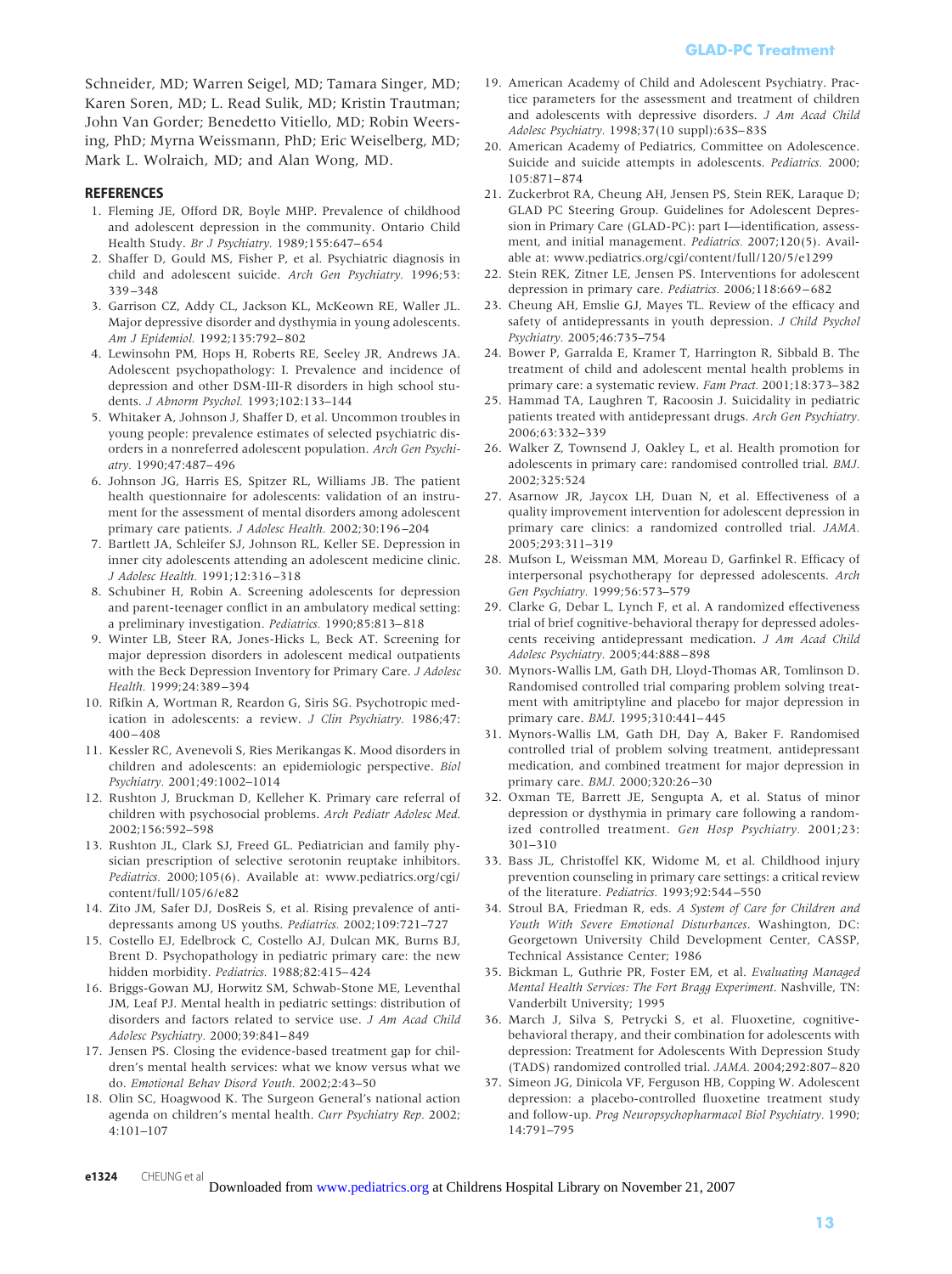- 38. Wagner KD, Robb AS, Findling RL, Jin J, Gutierrez MM, Heydorn WE. A randomized, placebo-controlled trial of citalopram for the treatment of major depression in children and adolescents. *Am J Psychiatry.* 2004;161:1079 –1083
- 39. Keller MB, Ryan ND, Strober M, et al. Efficacy of paroxetine in the treatment of adolescent major depression: a randomized, controlled trial. *J Am Acad Child Adolesc Psychiatry.* 2001;40: 762–772
- 40. Mandoki MW, Tapia MR, Tapia MA, Sumner GS, Parker JL. Venlafaxine in the treatment of children and adolescents with major depression. *Psychopharmacol Bull.* 1997;33:149 –154
- 41. Bridge JA, Salary CB, Birmaher B, Asare AG, Brent DA. The risks and benefits of antidepressant treatment for youth depression. *Ann Med.* 2005;37:404 – 412
- 42. GlaxoSmithKline. Paroxetine and pediatric and adolescent patients. Available at: www.gsk.com/media/paroxetine.htm. Accessed January 3, 2007
- 43. Jureidini JN, Doecke CJ, Mansfield PR, Haby MM, Menkes DB, Tonkin AL. Efficacy and safety of antidepressants for children and adolescents [published correction appears in *BMJ*. 2004; 328:1170]. *BMJ.* 2004;328:879 – 883
- 44. Olfson M, Shaffer D, Marcus SC, Greenberg T. Relationship between antidepressant medication treatment and suicide in adolescents. *Arch Gen Psychiatry.* 2003;60:978 –982
- 45. Gibbons RD, Hur K, Bhaumik DK, Mann JJ. The relationship between antidepressant prescription rates and rate of early adolescent suicide. *Am J Psychiatry.* 2006;163:1898 –1904
- 46. Hall WD, Mant A, Mitchell PB, Rendle VA, Hickie IB, McManus P. Association between antidepressant prescribing and suicide in Australia, 1991–2000: trend analysis. *BMJ.* 2003;326: 1008
- 47. Helgason T, Tomasson H, Zoega T. Antidepressants and public health in Iceland: time series analysis of national data. *Br J Psychiatry.* 2004;184:157–162
- 48. Gibbons RD, Hur K, Bhaumik DK, Mann JJ. The relationship between antidepressant medication use and rate of suicide. *Arch Gen Psychiatry.* 2005;62:165–172
- 49. Ludwig J, Marcotte DE. Anti-depressants, suicide, and drug regulation. *J Policy Anal Manage.* 2005;24:249 –272
- 50. Valuck RJ, Libby AM, Sills MR, Giese AA, Allen RR. Antidepressant treatment and risk of suicide attempt by adolescents with major depressive disorder: a propensity-adjusted retrospective cohort study. *CNS Drugs.* 2004;18:1119 –1132
- 51. Jick H, Kaye JA, Jick SS. Antidepressants and the risk of suicidal behaviors. *JAMA.* 2004;292:338 –343
- 52. Martinez C, Rietbrock S, Wise L, et al. Antidepressant treatment and the risk of fatal and nonfatal self harm in first episode depression: nested case-control study. *BMJ.* 2005;330:389
- 53. Simon GE, Savarino J, Operskalski B, Wang PS. Suicide risk during antidepressant treatment. *Am J Psychiatry.* 2006;163:  $41 - 47$
- 54. Reinecke MA, Ryan NE, DuBois DL. Cognitive-behavioral therapy of depression and depressive symptoms during adolescence: a review and meta-analysis. *J Am Acad Child Adolesc Psychiatry.* 1998;37:26 –34
- 55. Harrington R, Campbell F, Shoebridge P, Whittaker J. Metaanalysis of CBT for depression in adolescents. *J Am Acad Child Adolesc Psychiatry.* 1998;37:1005–1007
- 56. Compton SN, March JS, Brent D, Albano AM, Weersing R, Curry J. Cognitive-behavioral psychotherapy for anxiety and depressive disorders in children and adolescents: an evidencebased medicine review. *J Am Acad Child Adolesc Psychiatry.* 2004; 43:930 –959
- 57. Puskar K, Sereika S, Tusaie-Mumford K. Effect of the Teaching Kids to Cope (TKC) program on outcomes of depression and coping among rural adolescents. *J Child Adolesc Psychiatr Nurs.* 2003;16:71– 80
- 58. Kerfoot M, Harrington R, Harrington V, Rogers J, Verduyn C. A step too far? randomized trial of cognitive-behavior therapy delivered by social workers to depressed adolescents. *Eur Child Adolesc Psychiatry.* 2004;13:92–99
- 59. Rohde P, Clarke GN, Mace DE, Jorgensen JS, Seeley JR. An efficacy/effectiveness study of cognitive-behavioral treatment for adolescents with comorbid major depression and conduct disorder. *J Am Acad Child Adolesc Psychiatry*. 2004;43:660-668
- 60. Rosselló J, Bernal G. The efficacy of cognitive-behavioral and interpersonal treatments for depression in Puerto Rican adolescents. *J Consult Clin Psychol.* 1999;67:734 –745
- 61. Mufson L, Dorta KP, Wickramaratne P, Nomura Y, Olfson M, Weissman MM. A randomized effectiveness trial of interpersonal psychotherapy for depressed adolescents. *Arch Gen Psychiatry.* 2004;61:577–584
- 62. Emslie GJ, Findling RL, Yeung PP, Kunz NR, Li Y, Durn BL. Efficacy and safety of venlafaxine ER in children and adolescents with major depressive disorder. Poster presented at: the American Psychiatric Association Annual Meeting: May 1-6 2004; New York, NY
- 63. Emslie GJ, Heiligenstein JH, Hoog SL, et al. Fluoxetine treatment for prevention of relapse of depression in children and adolescents: a double-blind, placebo-controlled study. *J Am Acad Child Adolesc Psychiatry.* 2004;43:1397–1405
- 64. Brent DA, Holder D, Kolko D, et al. A clinical psychotherapy trial for adolescent depression comparing cognitive, family, and supportive therapy. *Arch Gen Psychiatry.* 1997;54:877– 885
- 65. Wood A, Harrington R, Moore A. Controlled trial of a brief cognitive-behavioral intervention in adolescent patients with depressive disorders. *J Child Psychol Psychiatry.* 1996;37: 737–746
- 66. Wells KB, Sherbourne C, Schoenbaum M, et al. Impact of disseminating quality improvement programs for depression in managed primary care: a randomized controlled trial [published correction appears in *JAMA*. 2000;283:3204]. *JAMA.* 2000;283:212–220
- 67. Lang AJ, Norman GJ, Casmar PV. A randomized trial of a brief mental health intervention for primary care patients. *J Consult Clin Psychol.* 2006;74:1173–1179
- 68. Unützer J, Katon W, Callahan CM, et al. Collaborative care management of late-life depression in the primary care setting: a randomized controlled trial. *JAMA.* 2002;288:2836 –2845
- 69. Katon WJ, Von Korff M, Lin EH, et al. The pathways study: a randomized trial of collaborative care in patients with diabetes and depression. *Arch Gen Psychiatry.* 2004;61:1042–1049
- 70. Simon GE, Ludman EJ, Tutty S, Operskalski B, Von Korff M. Telephone psychotherapy and telephone care management for primary care patients starting antidepressant treatment: a randomized controlled trial. *JAMA.* 2004;292:935–942
- 71. Simon GE, VonKorff M, Rutter C, Wagner E. Randomised trial of monitoring, feedback, and management of care by telephone to improve treatment of depression in primary care. *BMJ.* 2000;320:550 –554
- 72. Katon W, Robinson P, Von Korff M, et al. A multifaceted intervention to improve treatment of depression in primary care. *Arch Gen Psychiatry.* 1996;53:924 –932
- 73. Harrington R, Whittaker J, Shoebridge P, Campbell F. Systematic review of efficacy of cognitive behaviour therapies in childhood and adolescent depressive disorder. *BMJ.* 1998;316: 1559 –1563
- 74. Rohde P, Lewinsohn PM, Seeley JR. Comparability of telephone and face-to-face interviews in assessing axis I and II disorders. *Am J Psychiatry.* 1997;154:1593–1598
- 75. Simon GE, Revicki D, VonKorff M. Telephone assessment of depression severity. *J Psychiatr Res.*1993;27:247–252
- 76. Greenhill LL, Vitiello B, Riddle MA, et al. Review of safety

PEDIATRICS Volume 120, Number 5, November 2007 **e1325** Downloaded from www.pediatrics.org at Childrens Hospital Library on November 21, 2007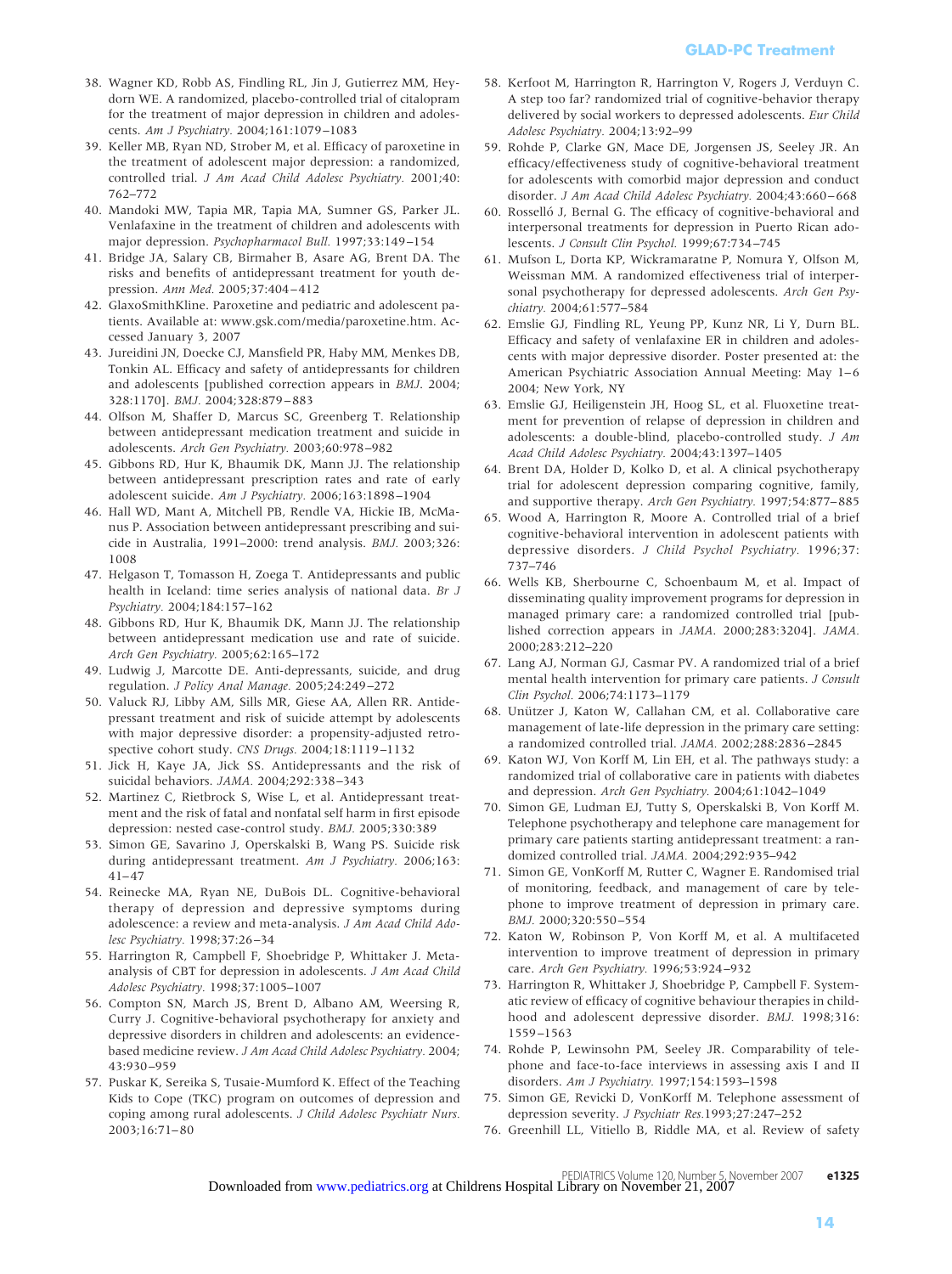assessment methods used in pediatric psychopharmacology. *J Am Acad Child Adolesc Psychiatry.* 2003;42:627– 633

- 77. Greenhill LL, Vitiello B, Fisher P, et al. Comparison of increasingly detailed elicitation methods for the assessment of adverse events in pediatric psychopharmacology. *J Am Acad Child Adolesc Psychiatry.* 2004;43:1488 –1496
- 78. Kennedy SH, Lam RW, Cohen NL, Ravindran AV; CANMAT Depression Work Group. Clinical guidelines for the treatment of depressive disorders: IV. Medications and other biological treatments. *Can J Psychiatry.* 2001;46(suppl 1):38S–58S
- 79. Gilbody S, Whitty P, Grimshaw J, Thomas R. Educational and organizational interventions to improve the management of depression in primary care: a systematic review. *JAMA.* 2003; 289:3145–3151
- 80. Katon W, Rutter C, Ludman EJ, et al. A randomized trial of relapse prevention of depression in primary care. *Arch Gen Psychiatry.* 2001;58:241–247
- 81. Katon W, Von Korff M, Lin E, et al. Stepped collaborative care for primary care patients with persistent symptoms of depression: a randomized trial. *Arch Gen Psychiatry.* 1999;56: 1109 –1115
- 82. Zuckerbrot RA, Maxon L, Pagar D, Davies M, Fisher PW, Shaffer D. Adolescent depression screening in primary care: feasibility and acceptability. *Pediatrics.* 2007;119:101–108
- 83. Margolis PA, Stevens R, Bordley WC, et al. From concept to application: the impact of a community-wide intervention to improve the delivery of preventive services to children. *Pediatrics.* 2001;108(3). Available at: www.pediatrics.org/cgi/ content/full/108/3/e42
- 84. Rosenblatt A, Attkisson CC, Fernandez AJ. Integrating systems

of care in California for youth with severe emotional disturbance, II: initial group home expenditure and utilization findings from the California AB377 evaluation project. *J Child Fam Stud.* 1992;1:263–286

- 85. Bickman L, Lambert EW, Summerfelt WT, Heflinger CA. Rejoinder to questions about the Fort Bragg evaluation. *J Child Fam Stud.* 1996;5:197–206
- 86. Bickman L, Noser K, Summerfelt WT. Long-term effects of a system of care on children and adolescents. *J Behav Health Serv Res.* 1999;26:185–202
- 87. Davis DA, Taylor-Vaisey A. Translating guidelines into practice: a systematic review of theoretic concepts, practical experience and research evidence in the adoption of clinical practice guidelines. *CMAJ.* 1997;157:408 – 416
- 88. Oxman AD, Thomson MA, Davis DA, Haynes RB. No magic bullets: a systematic review of 102 trials of interventions to improve professional practice. *CMAJ.* 1995;153:1423–1431
- 89. Emslie GJ, Rush AJ, Weinberg WA, et al. A double-blind, randomized, placebo-controlled trial of fluoxetine in children and adolescents with depression. *Arch Gen Psychiatry.* 1997;54: 1031–1037
- 90. Wagner KD, Ambrosini P, Rynn M, et al. Efficacy of sertraline in the treatment of children and adolescents with major depressive disorder: two randomized controlled trials. *JAMA.* 2003;290:1033–1041
- 91. Wagner KD, Jonas J, Findling RL, Ventura D, Saikali K. A double-blind, randomized, placebo-controlled trial of escitalopram in the treatment of pediatric depression. *J Am Acad Child Adolesc Psychiatry.* 2006;45(3):280 –288